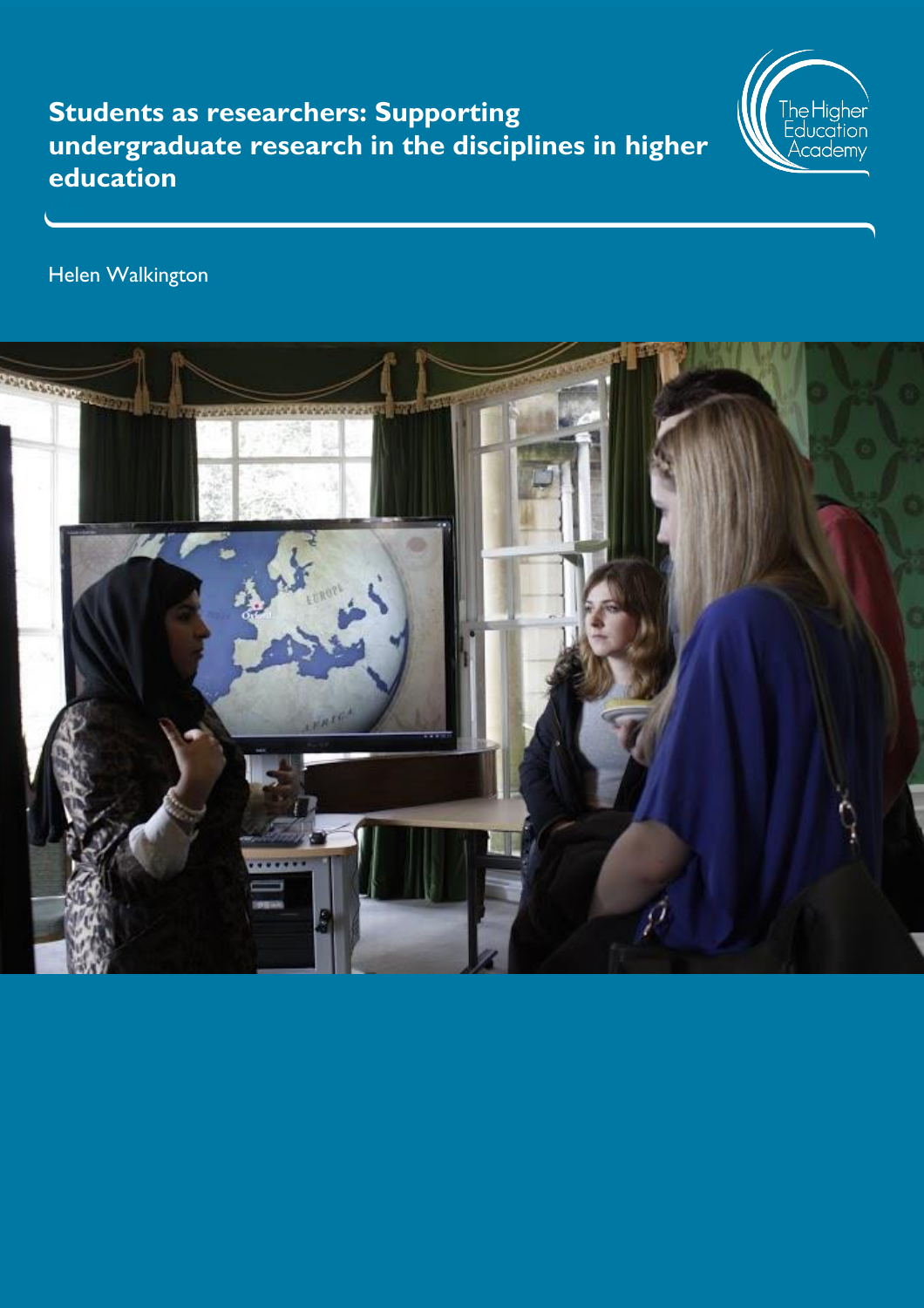# **Contents<sup>1</sup>**

l

| The author:                                                                                                | 3               |
|------------------------------------------------------------------------------------------------------------|-----------------|
| Acknowledgements                                                                                           | 4               |
| I. A 'students as researchers' pedagogy                                                                    | 5               |
| What is a 'students as researchers' approach?                                                              | 5               |
| Undergraduate research: a problematic definition                                                           | 6               |
| Contexts for developing undergraduate research activity                                                    | 7               |
| Undergraduate research as a high-impact practice                                                           | 8               |
| 2. Theoretical framework                                                                                   | 9               |
| A curriculum framework                                                                                     | 9               |
| Levels of student participation                                                                            | 9               |
| Research skills development                                                                                | П               |
| Dimensions for framing undergraduate research contexts                                                     | 13              |
| Self-authorship                                                                                            | 13              |
| Summary                                                                                                    | $\overline{14}$ |
| 3. The benefits of a 'students as researchers' approach                                                    | 15              |
| Learner benefits                                                                                           | 15              |
| Mentoring undergraduate research                                                                           | 16              |
| 4. The dissemination of undergraduate research                                                             | 17              |
| Research dissemination formats                                                                             | 17              |
| Widening engagement in research dissemination activities                                                   | 18              |
| Overcoming barriers to participation                                                                       | 20              |
| A framework for research dissemination                                                                     | 20              |
| Summary                                                                                                    | 22              |
| 5. Undergraduate research journals                                                                         | 23              |
| Benefits of engaging with undergraduate journals                                                           | 24              |
| Recommendations for good practice using undergraduate research journals                                    | 26              |
| 6. Undergraduate research conferences                                                                      | 27              |
| Benefits of engaging in undergraduate research conferences                                                 | 27              |
| Recommendations for good practice in the preparation of students for<br>undergraduate research conferences | 29              |
| 7. Concluding thoughts                                                                                     | 29              |
| References:                                                                                                | 30              |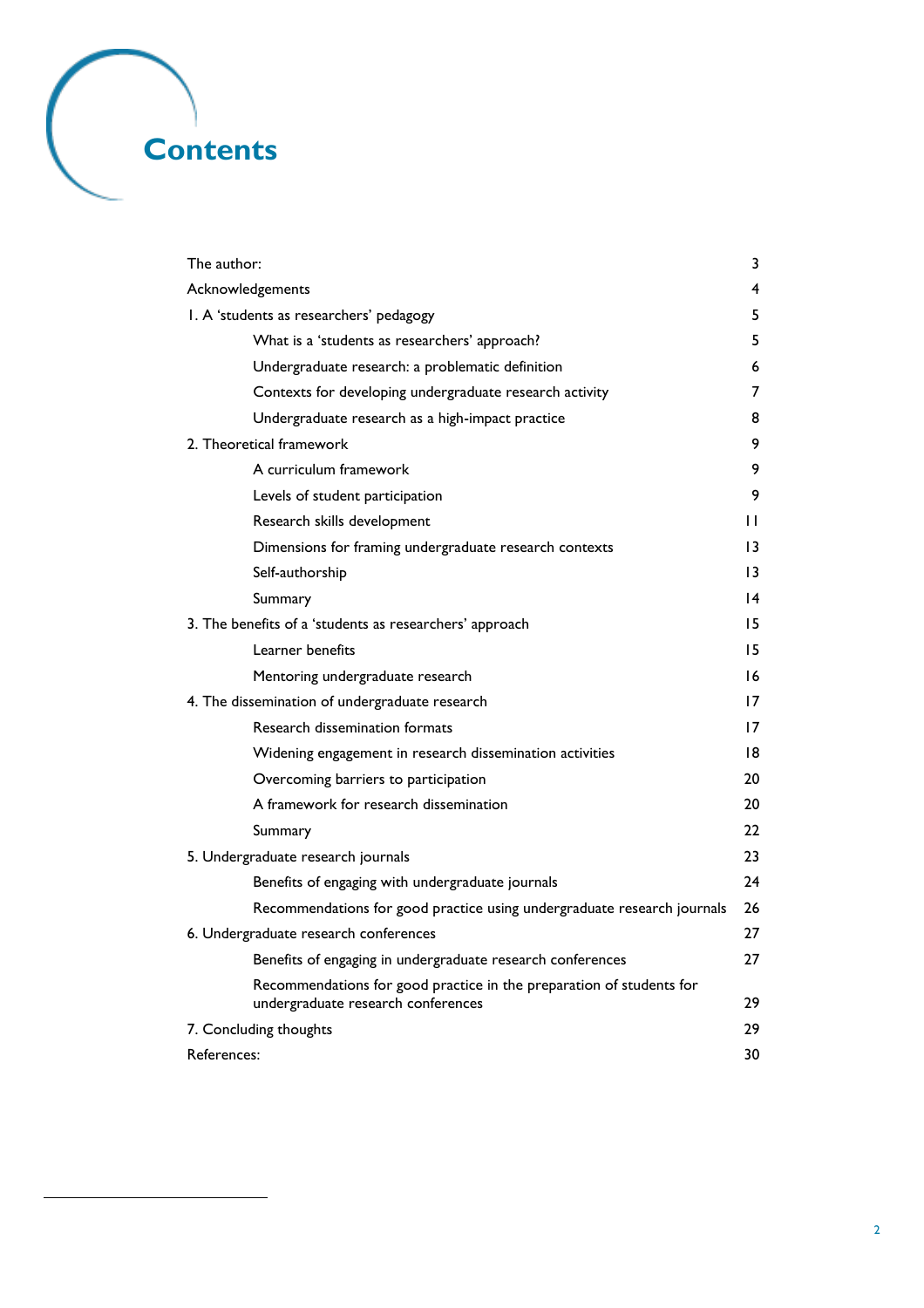# <span id="page-2-0"></span>**The author:**

Helen Walkington is Principal Lecturer at Oxford Brookes University where she teaches and researches within Geography. Helen also carries out research into higher education pedagogy and manages universitywide student experience projects. She has been a National Teaching Fellow since 2009 and one of the first people in the UK to be made a Principal Fellow of The Higher Education Academy in 2012. Helen is an experienced presenter of educational workshops and seminars and has given ten conference keynote speeches, including the 2014 HEA STEM conference and 2014 British Conference of Undergraduate Research. In addition to her discipline research, Helen has written papers, chapters, books and guides relating to teaching and learning in education (from primary education to higher education). She has worked as an advisor to universities, examination boards, The Higher Education Academy and Quality Assurance Agency on aspects of teaching and learning. Helen has established numerous undergraduate research conferences and journals and has been a steering group member of the British Conference of Undergraduate Research (BCUR) since its inception in 2010. She is editor of the journal GEOverse and an active editorial board member of the Journal of Geography in Higher Education.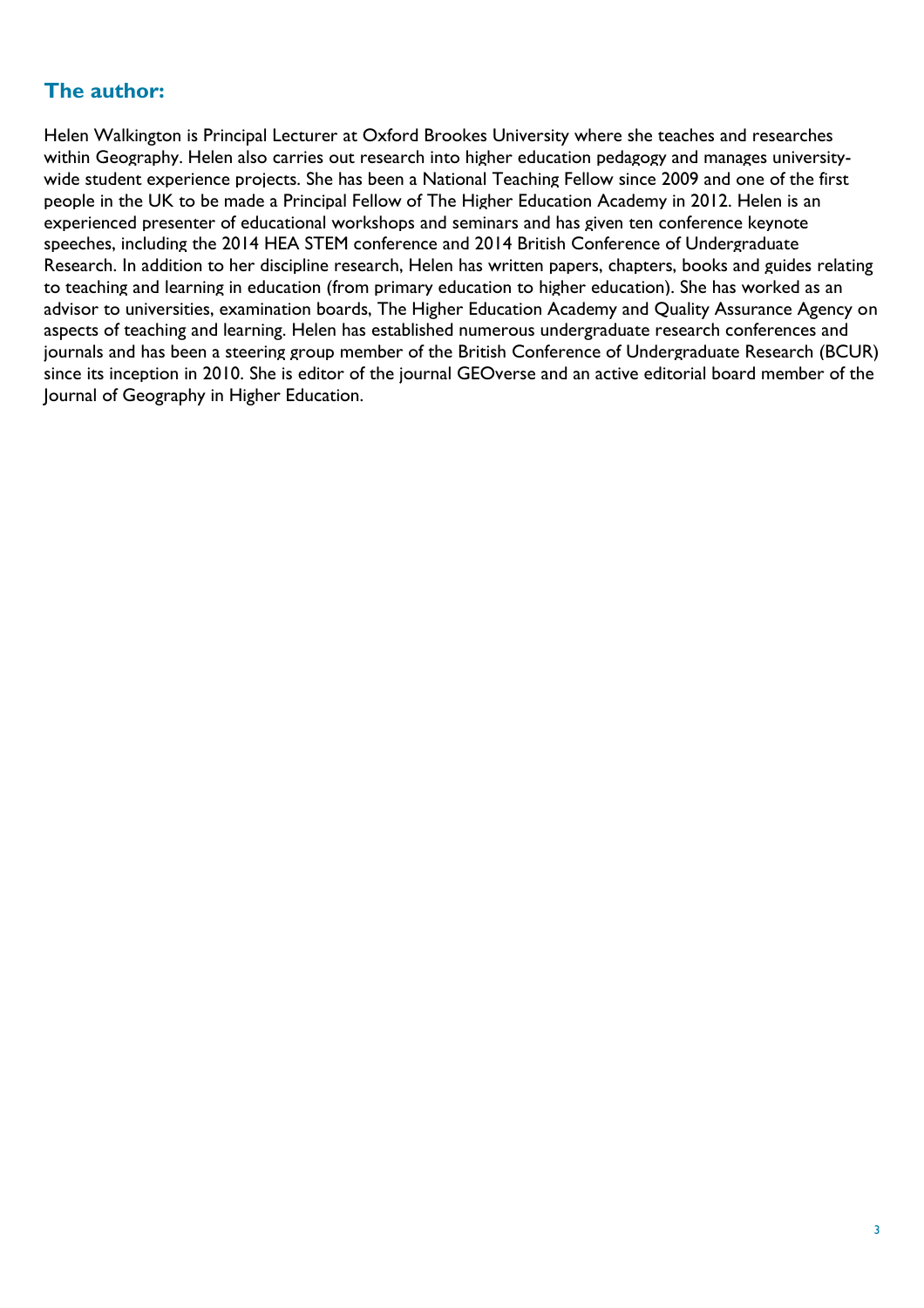#### <span id="page-3-0"></span>**Acknowledgements**

An Oxford Brookes University Teaching Fellowship, HEA GEES Subject Centre small scale grant, a Reinvention Centre Fellowship and Brookes Student Learning Experience Strategy funding have all provided financial support to the journal and conference work which have formed the basis of some of the reported findings in this publication. I would like to thank the undergraduate researchers, postgraduate reviewers, and university staff involved in the journals and conferences which have been reported on here. Finally I would like to thank HEA staff, past and present, for supporting this publication.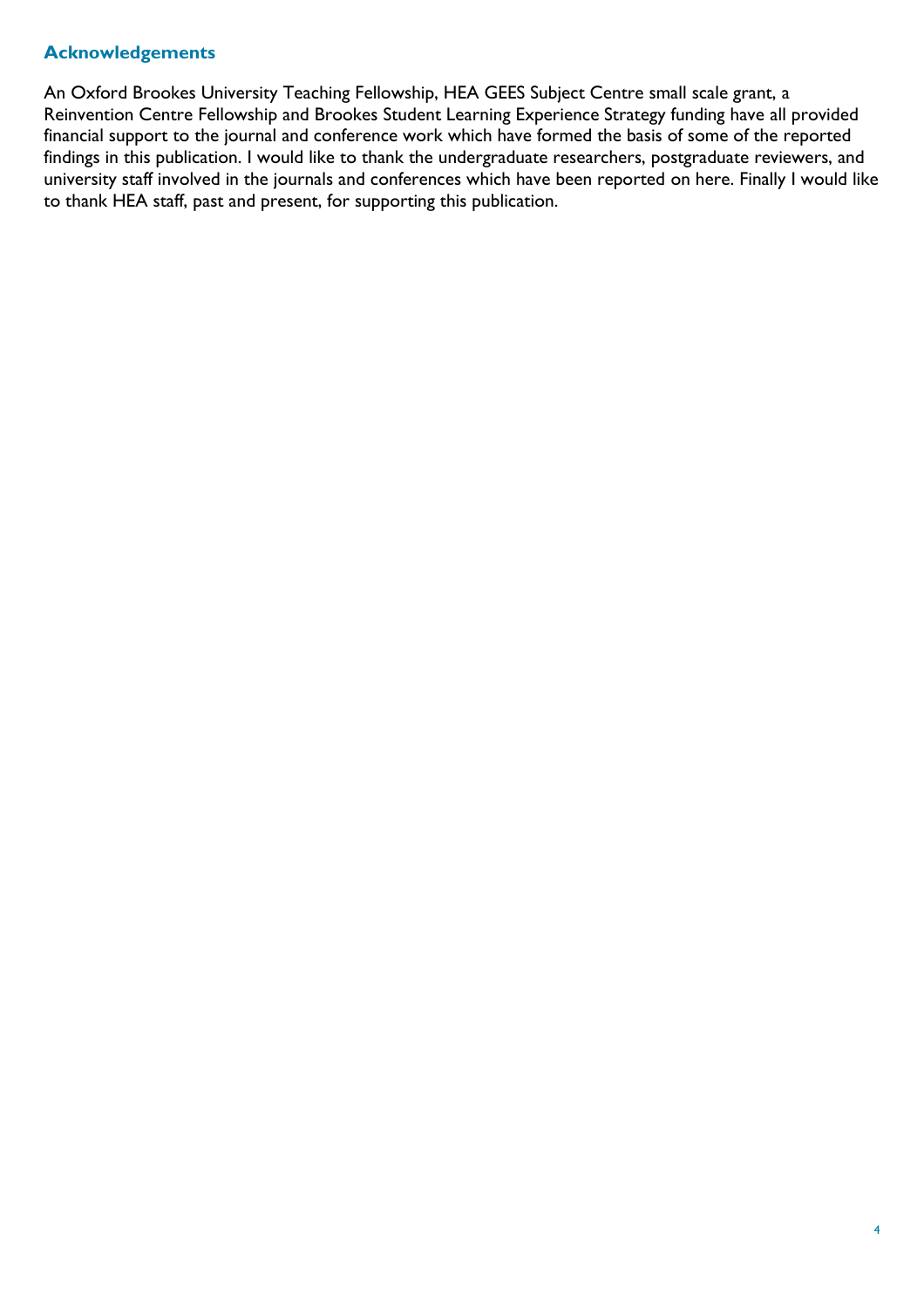# <span id="page-4-0"></span>**1. A 'students as researchers' pedagogy**

*"The ecology of a university depends on a deep and abiding understanding that inquiry, investigation and discovery are at the heart of the enterprise, whether in funded research projects or in undergraduate classrooms or graduate apprenticeships. Everyone at a university should be a discoverer, a learner."* (Boyer Commission, 1998, p. 9)

*"Undergraduate research is the pedagogy for the 21st century"* (Council on Undergraduate Research and National Conference on Undergraduate Research, 2005)

*"Research and inquiry is not just for those who choose to pursue an academic career. It is central to professional life in the twenty-first century."* (Brew 2007, p.7)

This monograph is aimed at academic staff in higher education institutions interested in developing or enhancing learning through a 'students as researchers' pedagogy. It provides a clear vision of the 'students as researchers' approach to discipline research set within a variety of conceptual frameworks and dimensions. It provides evidence of the benefits of adopting a 'students as researchers' approach and has a particular focus on completion of the research cycle for students through supporting research dissemination. Guidelines are provided for integrating dedicated undergraduate research journals and student research conferences in curricular and co-curricular activity. The monograph drills down into specific student experience outcomes from research-related activities, most particularly relating to the dissemination of undergraduate research through conferences and journals.

#### <span id="page-4-1"></span>**What is a 'students as researchers' approach?**

In 2005, the Council of Undergraduate Research and the National Conference on Undergraduate Research issued a joint statement acknowledging undergraduate research as "the pedagogy for the 21st century" where an inquiry-based model is nurtured within a collaborative enterprise between mentee and mentor. Healey and Jenkins (2009, p. 3) argue: "All undergraduate students in all higher education institutions should experience learning through, and about, research and inquiry." For this to be possible it can only occur if the experiences are integrated into the curriculum (Jenkins and Healey 2012). These represent two different but equally valid conceptions of undergraduate research.

Views of students have changed and continue to change as the higher education context responds to external and internal drivers. Students have been described as consumers (Molesworth *et. al.*, 2010), clients (Bailey, 2000), producers (Neary and Winn, 2009), co-producers (McCulloch, 2009), change agents (Kay, Dunne & Hutchinson, 2010 with QAA; Dunne and Zandstra, 2011) and pedagogical consultants (Healey, 2012).

Healey, Flint and Harrington (2014) framed the variety of roles which students take under the broad term 'students as partners'. They proposed four overlapping areas where partnership may occur, including: 'learning teaching and assessment'; 'pedagogic advice and consultancy'; the 'scholarship of teaching and learning' (where students engage in pedagogic research) and 'subject based research and inquiry'. It is students' role in subjectbased inquiry which forms the focus of this publication. The extent to which student research within and sometimes between /across disciplines forms part of a 'students as partners' relationship, is therefore highly dependent upon the context in which it takes place.

This monograph takes 'students as researchers' in a higher education context to mean a pedagogic approach to supporting students in their engagement with undergraduate research within and/or beyond the formal curriculum with the aim of furthering their own knowledge and understanding, and in some cases contributing to, the broader knowledge base of their discipline. The term is used to describe a pedagogic approach, rather than the students themselves. It is a term used within schools (Fielding and Bragg, 2003; McGregor, 2005) as well as in undergraduate education to describe a pedagogy of participation (Lambert, 2009) potentially with the opportunity to ease transitions from one situation to the other where it is adopted.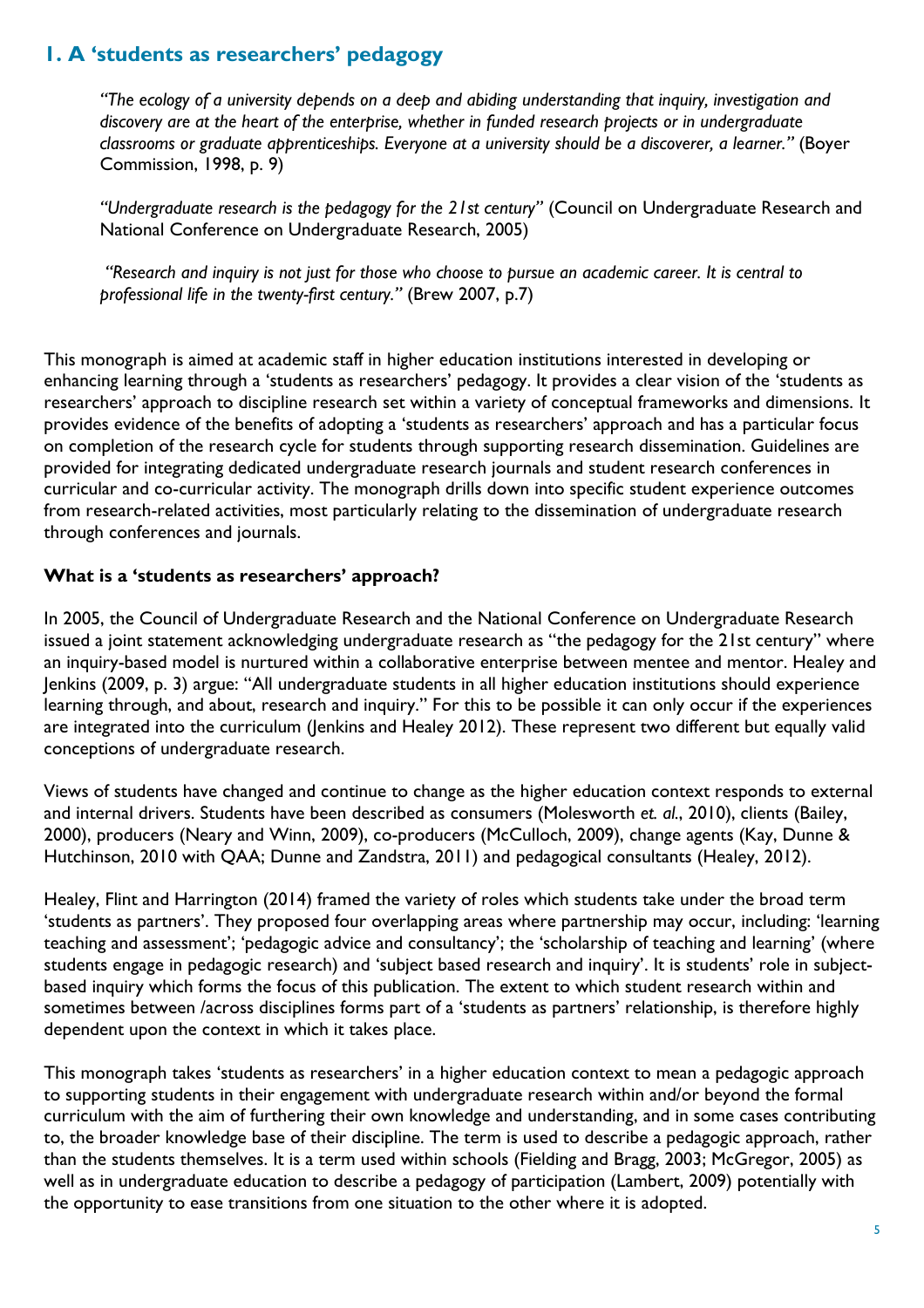The focus of this publication is on students engaging in discipline research and not specifically on the other contexts of the students as partners work (e.g. curriculum and SOTL research), however many of the sections will still be of relevance. It should be noted that student engagement in discipline research is not always carried out in partnership, there are instances where students make strategic choices to work in isolation or where the supervisory relationship breaks down.

#### <span id="page-5-0"></span>**Undergraduate research: a problematic definition**

There are a broad range of disciplinary interpretations of research and research activity. For example, creative art and design practice itself may constitute research (Yorke, 2005) and in arts-based disciplines practices such as performances, exhibitions, installations and recitals are all part of the discipline definition of research and therefore considered "authentic" to the research context. What constitutes research in literary studies (Behling, 2010) is distinct from the role of undergraduate research in 'becoming a scientist' (Hunter, Laursen, & Seymour, 2006). In the sciences, the focus may be on experimentation and observation to generate data. Beckham and Hensel (2009) refuse to define undergraduate research because of the wide variety of interpretations, not only in disciplinary terms, but related to the differences between the contexts in which research takes place. In an increasing number of examples, interdisciplinary research experiences are being undertaken that may bring together multiple disciplinary norms, values, methodologies and perspectives so this publication takes a broad definition of undergraduate research. Defining research *with* students is recommended by Jenkins and Healey (2009), so that staff and students share an understanding of research norms in the discipline.

'Students as researchers' is an active pedagogy emphasising the process of undergraduate research and inquiry. Undergraduate research in this style may include ways of promoting research-teaching linkages by developing students' appreciation of research in the discipline. It can also involve using teaching and learning approaches which simulate research processes and using assignments which involve research or elements of the research process; giving students first-hand experience of research based consultancy e.g. through live projects (Anderson and Priest, 2014); bringing research data into the curriculum for students to manipulate. Staff may wish to place greater emphasis on higher-level thinking skills so that students support their ideas and beliefs with evidence; make critical judgments about the value of information, arguments, or methods by examining how others gathered and interpreted data and as a team evaluate the validity and reliability of their conclusions; synthesise and organise ideas, information, or experiences into new, more complex interpretations and relationships; work on projects that require integration of ideas from varied sources. In order to do this, staff will need to create time and space in the curriculum, providing class time for students to work with others on projects, and create assessments that do not require students to memorise facts and ideas (Hodge et al., 2011). A wealth of examples of 'students as researchers' practice can be found in Healey and Jenkins (2009) and Healey, Lannin, Stibbe and Derounian (2013).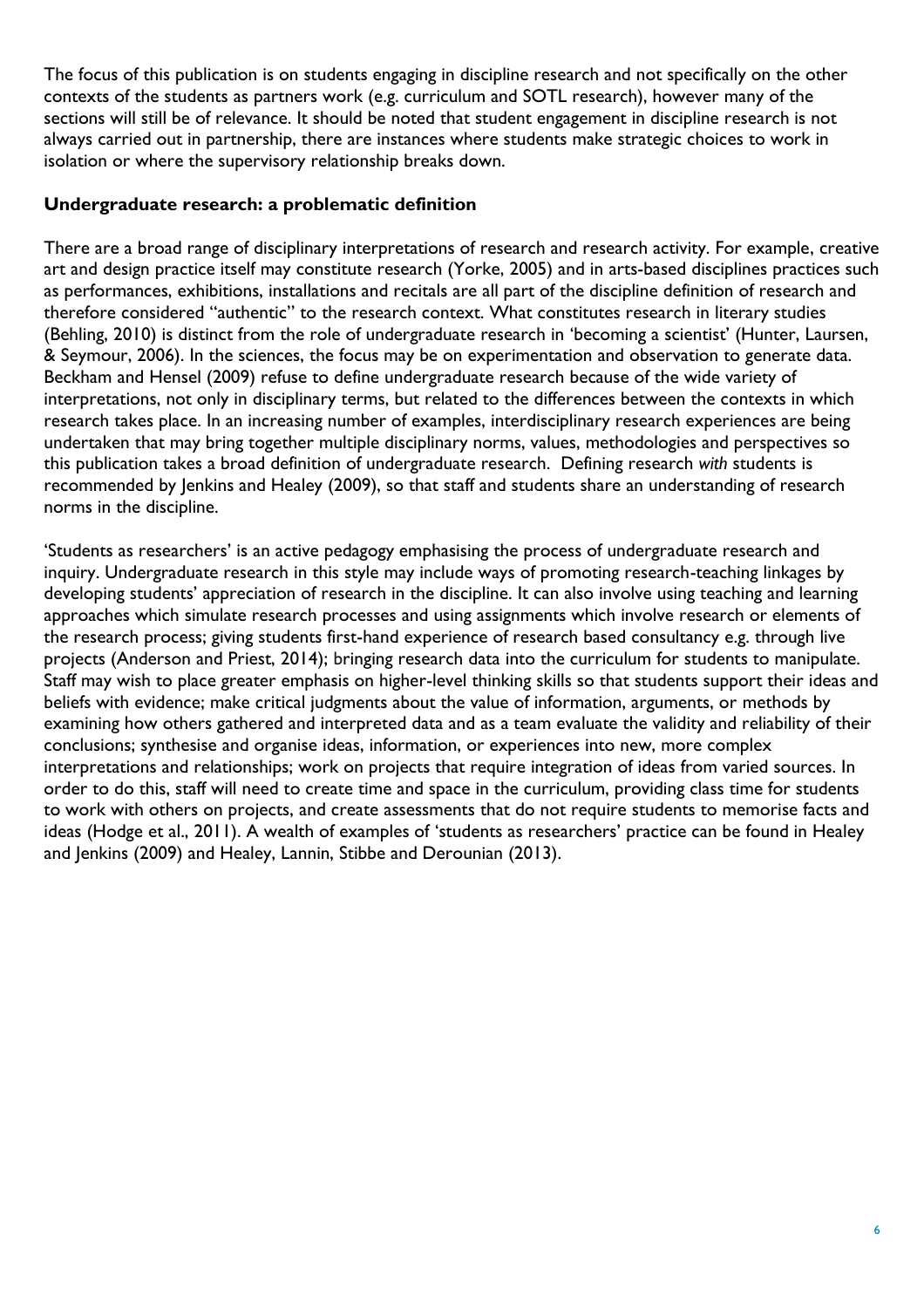#### <span id="page-6-0"></span>Student Voice:

*"The key moment in my experience as an undergraduate student at Nottingham was a field trip to Mexico in my third year. This trip formed part of a module and I went with a Professor, a post-doctoral student, a Masters student and a group of eight undergraduates. This mix of undergrads and post-grads and an established researcher in the field, in an informal setting, was an extremely useful experience as I gained many useful insights into how to undertake fieldwork, laboratory applications and report writing, both as I had to undertake these as part of the module but because I was able to have many conversations that may not have happened had I not been in the field.*

*The experience of writing up research in the format of a paper, using a project that I had devised, with data that I had collected and analysed was an important experience as it was the most realistic encounter I had had with research. It was this experience that encouraged me to approach the module convenor about the possibility of a PhD."*

As this quote shows, there are many social as well as physical contexts for 'students as researchers' in higher education. Students may select, or be allocated to, a supervisor for their dissertation or final year project on a one-to-one basis. Alternatively, they may be selected by a competitive application process for a paid summer undergraduate research experience as part of an academic's existing research/research group activities. This is the mentored undergraduate research experience most commonly developed in the United States. In some cases students are supervised by postgraduate students rather than academic staff, or work in teams including staff, graduate students and undergraduates. All these permutations allow for a rich diversity of potential experiences, from situations where learners can take a lead in asking and framing enquiry, to where they have little autonomy but potentially build team working skills and learn new methodologies or techniques. Some students experience a heavily directed role modelling style of supervision, for others an extended mentoring relationship arises from their experience, lasting well beyond the period of the research project. What each student can expect to experience as part of their undergraduate research project is highly individualised based on these multiple facets.

Gershenfeld (2014) carried out a systematic literature review in the United States of the impact of undergraduate research programmes and highlighted the range of contexts in which mentoring relationships are negotiated. She used the following categories to make comparisons between institutions:

- 1. The mentor-mentee ratio (in recognition that some mentors have a group of students to mentor and may do so in individual one-to-one relationships or in groups, whereas other mentors may only have one student. Likewise some students may have more than one research mentor for their project).
- 2. Whether the mentoring was entered into voluntarily or was mandatory.
- 3. The presence or absence of compensation offered to staff or students taking part in mentored undergraduate research, for example: the mentor's grade, whether or not students were paid or given course credits.
- 4. The frequency of meetings and duration of the mentoring relationship.
- 5. The availability of mentor support, in the form of training and resources.

She discovered that mentoring involved a number of different functions beyond academic support, including psychological/emotional support, goal setting, career paths and role modelling, and made the case for evidence-based research being carried out for each function. She highlighted the fact that in many institutions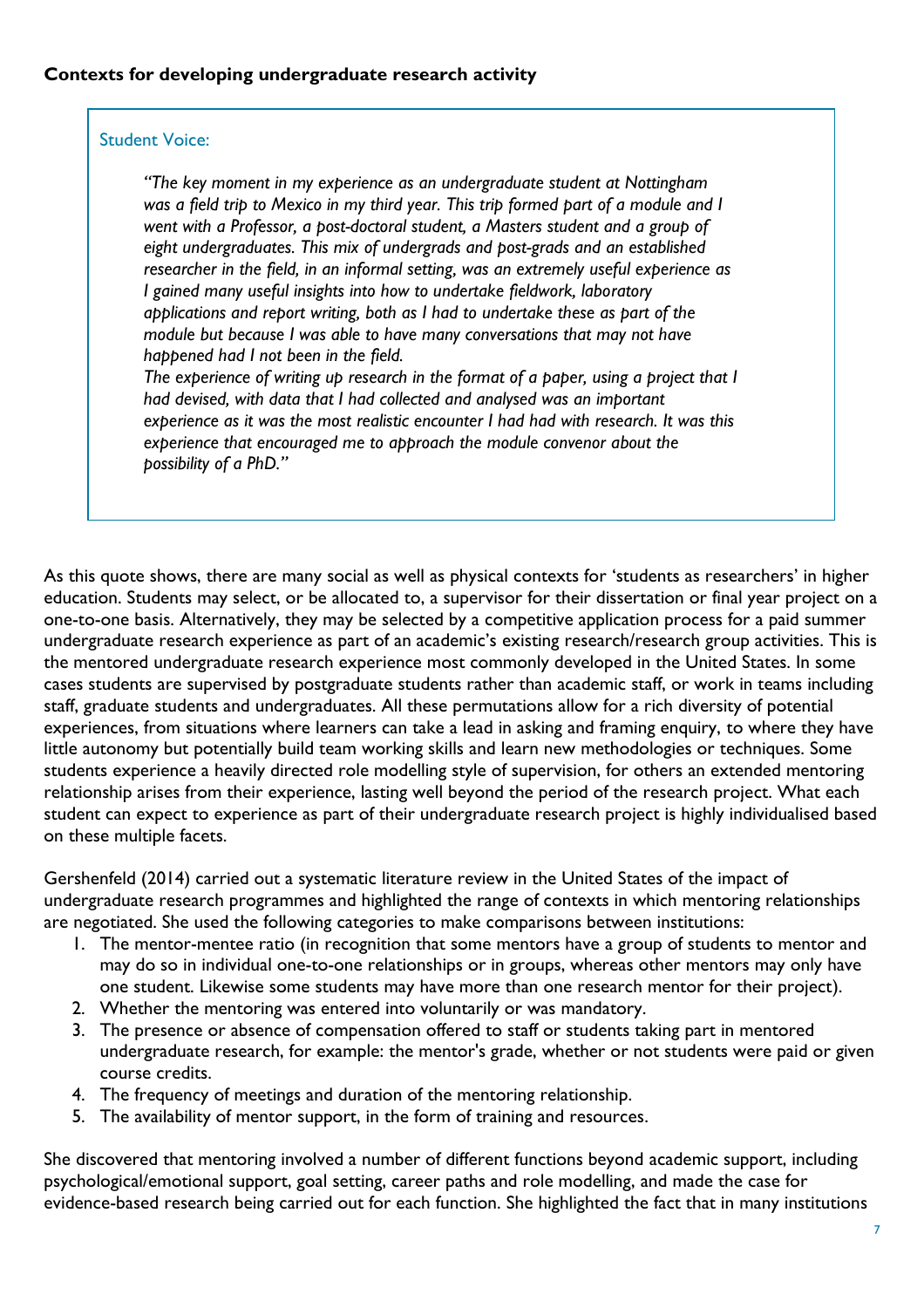mentors are themselves students and that this role has often been overlooked. The research relationship between staff and students can be viewed as a continuum with supervision at one end and mentoring at the other (Johnson, 2002). Most institutions in the UK support undergraduate research as embedded practice and supervision, rather than mentoring, is the mode of support from academic staff. However there has been a growth in summer research schemes, similar to the American model, where students are selected to participate and where mentoring relationships develop. Each institution will need to weigh up the costs and benefits of this approach.

#### <span id="page-7-0"></span>**Undergraduate research as a high-impact practice**

<span id="page-7-1"></span>Kuh's (2008) ten high-impact practices include *undergraduate research* specifically, however a 'students as researchers' pedagogy could be adopted as a vehicle to develop each of the ten practices. For example, *first year seminars and experiences* could be based on research, involving students in framing research questions, generating or gathering data. *Common intellectual experiences* might involve group research projects, outside the curriculum, in mixed disciplinary groups. *Learning communities* can be developed by mentoring undergraduate research in teams, for example involving professors, junior staff, postgraduates and undergraduates working together. *Writing-intensive courses* can be embedded in the curriculum or delivered outside the curriculum to support the writing up of student and staff-student research. *Collaborative assignments and projects* can foster communities of practice between students and staff or between student groups. *Diversity/global learning* is an essential ingredient in understanding the wider applicability of undergraduate research. Working in groups can enhance learning particularly about the different world views that group members hold. *Service learning* opportunities and *internships* are suitable contexts in which to adopt a 'students as researchers' pedagogy, allowing students to take an active role and contribute a piece of research for the placement provider such as the 'Politics in Action' project (Sherington, et al., 2008). *Capstone courses/projects* are usually research based and a diversity of disciplinary models for rethinking the traditional dissertation is provided in Healey, Lannin, Stibbe and Derounian (2013).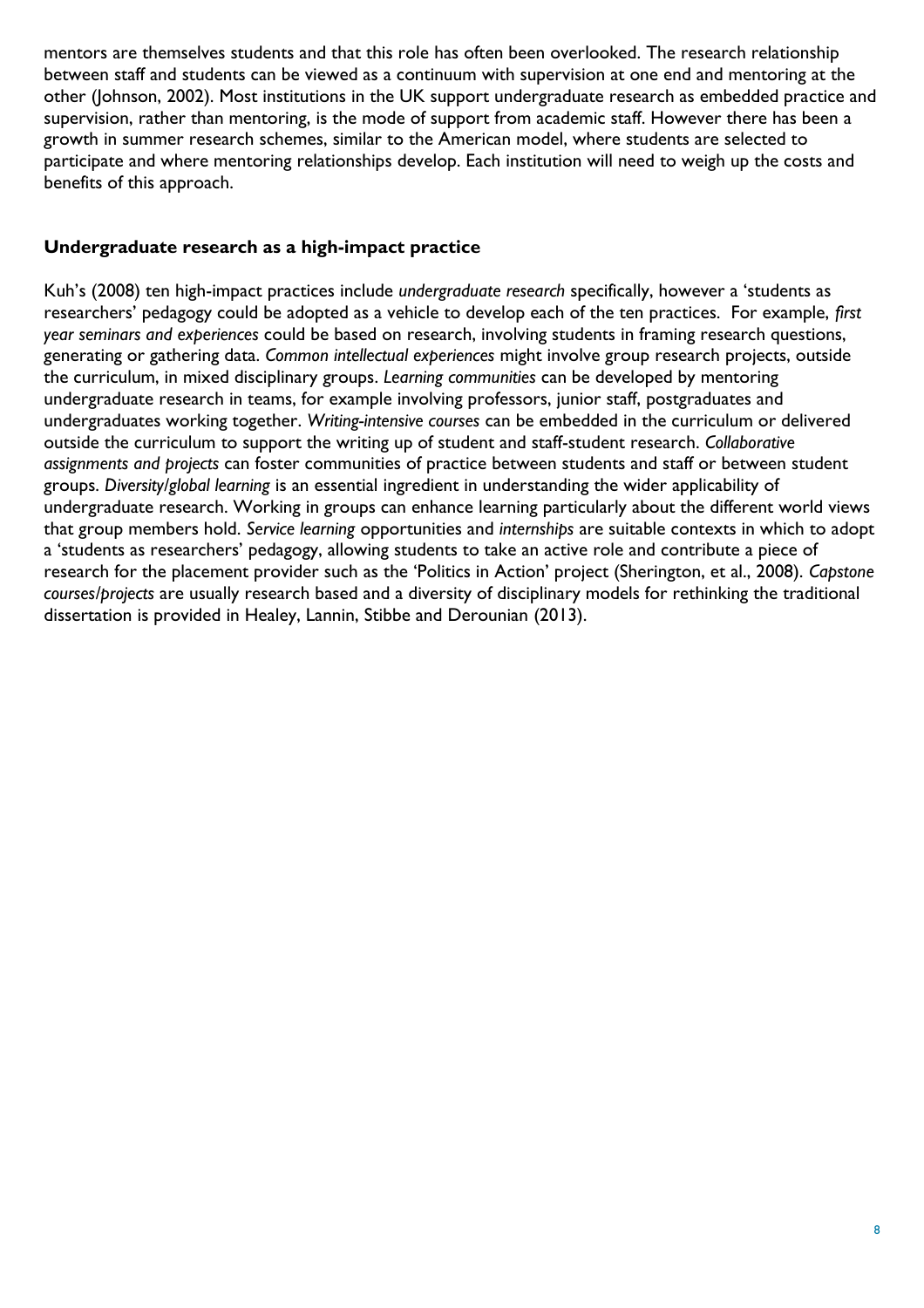# **2. Theoretical framework**

*"Students 'co-construct' knowledge via dialogue with each other and their teacher as part of an academic 'community of practice'."* (Vygotsky, 1978; Lave & Wenger, 1998)

*"Education must begin with the solution of the teacher-student contradiction, by reconciling the poles of the contradiction so that both are simultaneously students and teachers"* (Freire, 1970, p. 72)

*"Undergraduate research is for all students."* (Walkington & Jenkins, 2008)

#### <span id="page-8-0"></span>**A curriculum framework**

Griffiths (2004) first created a typology of research-teaching linkages as 'research-led', 'research-oriented' and 'research-based' approaches. Healey (2005) added 'research-tutored' as a fourth curriculum style. The four approaches were distinguished on the basis of research focus (i.e. process versus content) and the role of students as (i.e. students as participants versus students as audience).

This led to the creation of four descriptions of curricula:

- "Research-led: Learning about current research in the discipline. Here the curriculum focus is to ensure that what students learn clearly reflects current and ongoing research in their discipline. This may include research done by staff teaching them.
- Research-tutored: Engaging in research discussions. Here the focus is on students and staff critically discussing research in the discipline as, for example, in many seminar-based courses.
- Research-oriented: Developing research skills and techniques. Here the focus is on developing students' knowledge of and ability to carry out the research methodologies and methods appropriate to their discipline(s) or profession.
- Research-based: Undertaking research and inquiry. Here the curriculum focus is on ensuring that as much as possible the student learns in research and or inquiry mode." (Healey, Flint and Harrington, 2014: 42).

This is a staff-focussed approach and encourages academics to think about their practice and potential alternative approaches.

The work of Levy and Petrulis (2011) on student experiences of research and inquiry-based learning is relatively easy to nest onto this four-fold classification and provides a student focus. Their research is based on interviews with students who describe their experience in their own words (see italics) and their comments seem to relate well to the four curriculum styles (in bold) as follows :

Students experience **research-led** teaching as *"gathering information".* This progresses to them being able to critique published research by *"exploring other's ideas"* in a **research-tutored** curriculum. Being given further autonomy in a **research-oriented** curriculum students understand the research process and methods and are given opportunities for *"evidencing and developing my own ideas".* But the most enlightening language is reserved for the **research-based** curriculum where students frame their own enquiries, (whether to the extent of exploring existing knowledge or building new knowledge) and their words describe this as *"real research"* which allows them to engage in *"making discoveries"* and to be *"free."* This journey through the different types of research informed teaching strongly suggests a progressive acquisition of skills.

#### <span id="page-8-1"></span>**Levels of student participation**

There are differing levels of participation in higher education research that students can experience as they take increasing control over the research process. Five levels of student participation in research are proposed in Table 1 (the titles of each level are adapted from Hart's 1992 Ladder of participation in Citizenship) with level 1 at the base, working up to level 5 at the top. Level 4 is not always experienced: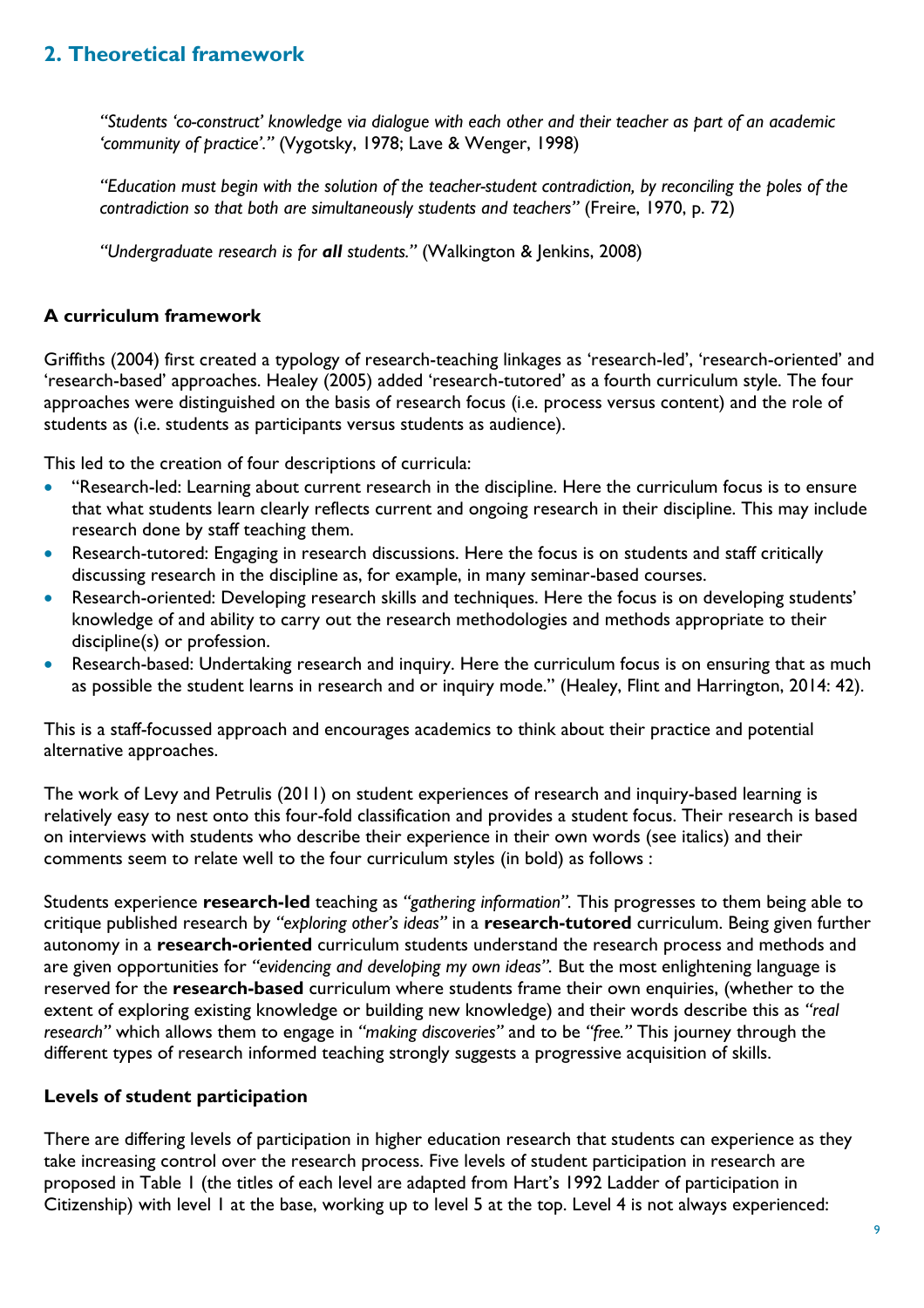#### **Table 1: Five Levels of student participation in research**

#### **5 Student initiated, decisions shared with university staff**

At level 5, students initiate the research themselves, they frame their own enquiry and carry out the research, but all of this is done in consultation with university staff at a level determined by the student. This allows the student to gain ongoing feedback when they want it and allows them to develop a relationship with a university supervisor or mentor. This work is usually carried out for individual final year research and the outputs can vary according to the context, for example while students may be compelled to produce a dissertation or thesis, the research could also be presented in alternative formats, for example as research papers or through undergraduate research conferences.

#### **4 Student initiated and directed**

Level 4 may be a relatively unusual situation. Students here make the all decisions and do not consult with university staff. Some maverick students adopt this approach to their dissertation or final project and choose to work unsupervised. This lone worker model may have produced more effective results if the student had received feedback during the process.

#### **3 Staff initiated, decisions shared with students**

At level 3, staff frame the enquiry initially but students have a much greater role to play in decision-making with respect to development of methods, reframing, determining courses of action and taking responsibility for the outcomes and dissemination. An example is a module where the tutor sets up a series of consultancy projects with local community contacts for groups of students to work on. The tutor and community group may have already established research agendas but the students have the flexibility to renegotiate these if necessary. 'Live projects' would fall into this category.

#### **2 Students are consulted and informed**

At level 2, students are consulted and informed about the research. An example is where students join an existing staff research project, perhaps as part of a summer scholarship scheme. In some cases the results of this style of tutor directed research result in coauthored papers and allow students to work as part of research teams. The research is heavily directed but students may have the ability to influence the project and contribute to its dissemination.

#### **1 Students are assigned but informed**

At level 1, students are assigned to research tasks, they are informed about the research and why they are doing it. An example of this level, frequently adopted as an initiation into the laboratory-based sciences, is where students carry out routine research tasks, following established methods. Level 1 is an important step in learning the methods of a discipline and practising them. Level 1 activity does not imply a lack of reflection or refinement on the part of the student, but ownership of the assignment remains with a staff member. The staff member also controls the scope of the research dissemination.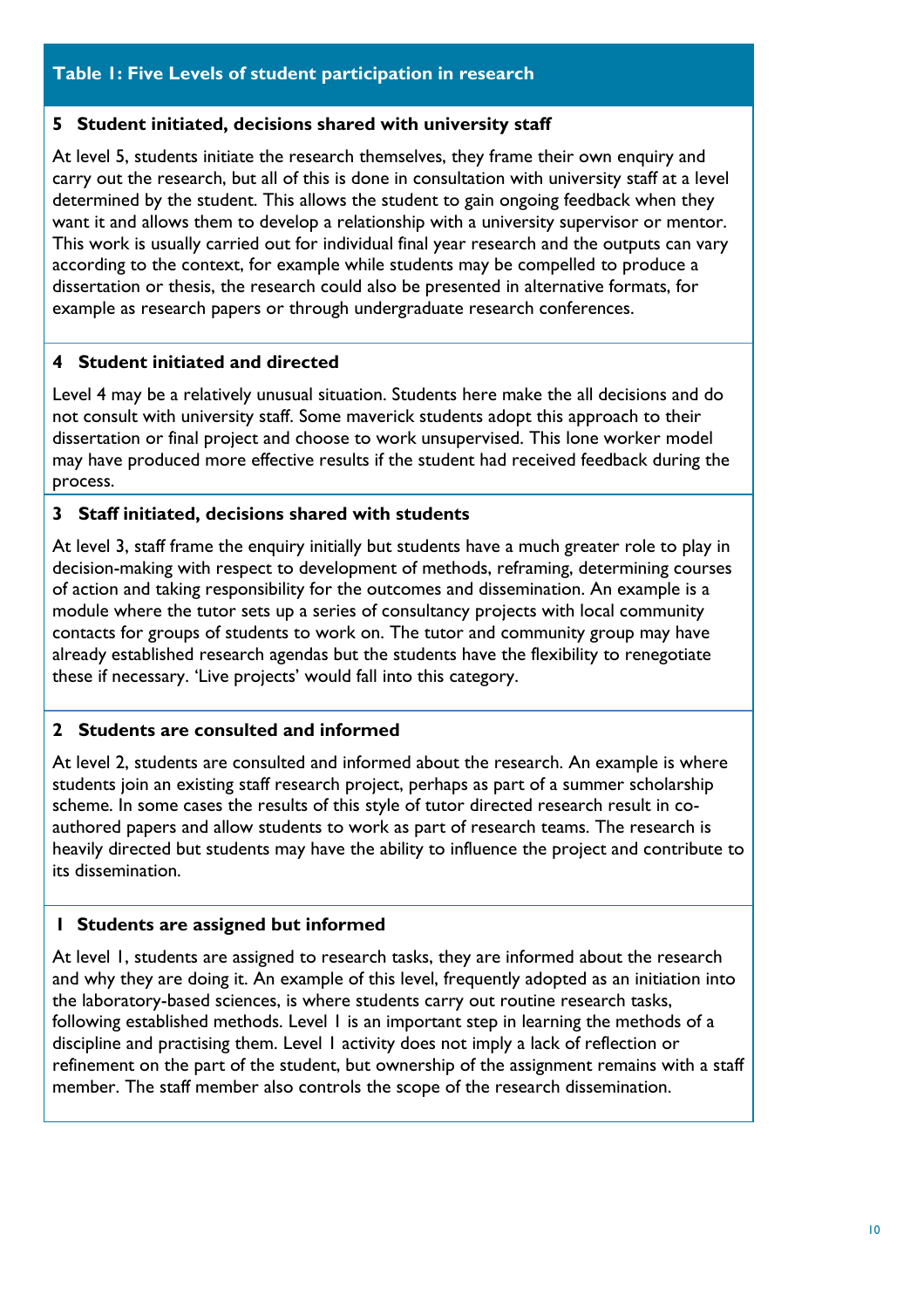#### <span id="page-10-0"></span>**Research skills development**

An awareness of the levels of student participation, as well as the four curriculum approaches, allows academic staff to plan work with students in a progressive way to support their development. A model which focuses on the development of research skills from primary school to doctoral level is the Research Skill Development Framework of Willison and O'Reagan (2013) (Figure 1). First published in 2006, it has been revised many times in the light of international feedback and provides a very useful frame of reference. It contains six facets of research, mirroring the research process from initially clarifying a question, through to dissemination of the understanding generated by the inquiry. The research process is linked to the spiral curriculum (Bruner, 1977) so whilst it is applicable at each level of education, the degree of rigour is elevated for higher education students. It allows staff to consider the role of differing research contexts on student autonomy.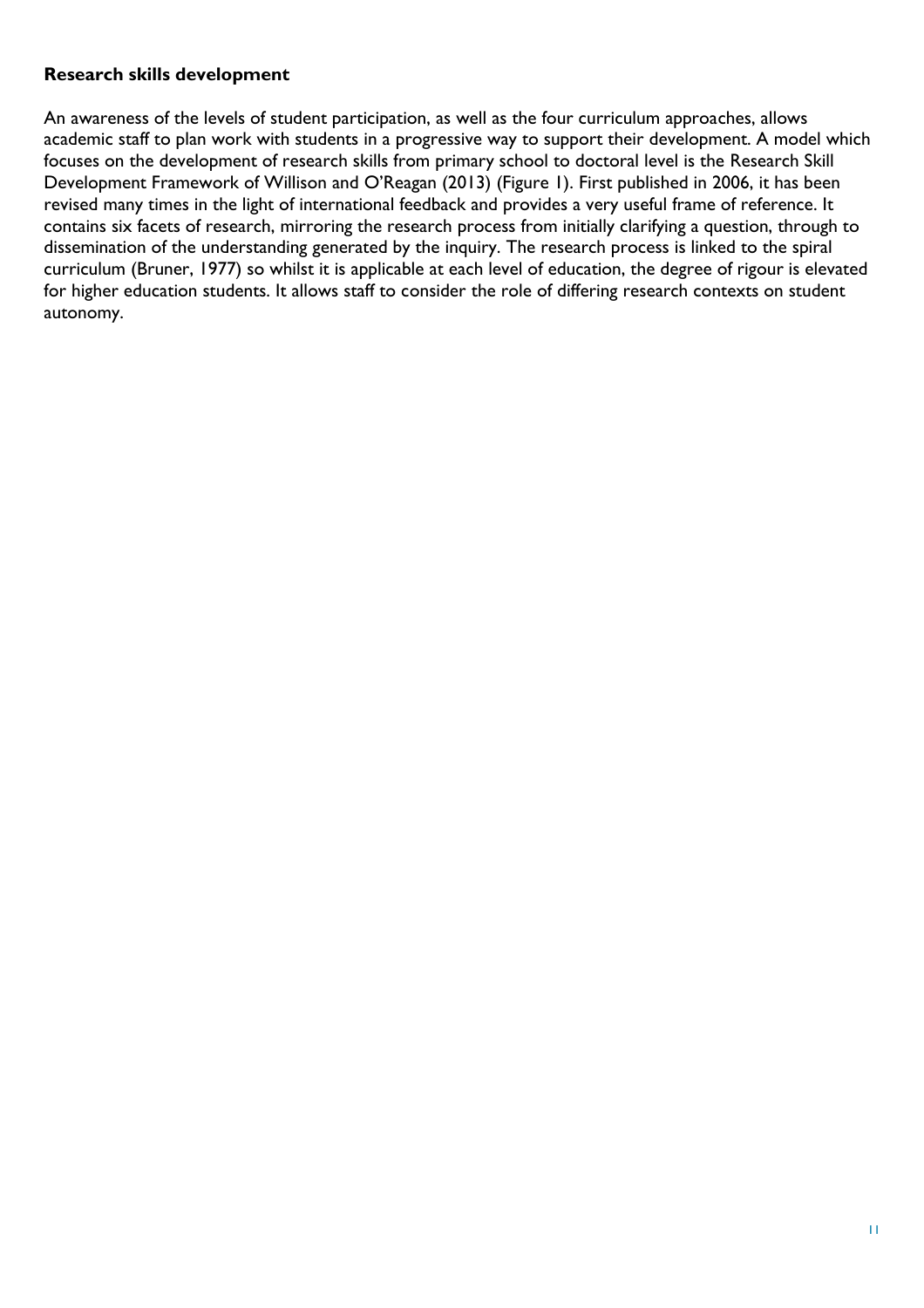# Figure 1: Research Skill Development Framework

|                                                 | RST                                                                                                                                                                                                                                      | <b>Research Skill Development Framework</b><br>A conceptual framework for the explicit, coherent, incremental and cyclic development of the skills associated with researching, problem solving, critical thinking and clinical reasoning. |                                                                                                                                                                                                                                             |                                                                                                                                                                                                                                                                                                                                                                                                                                                                                                                                                                                                                                                                                                    |                                                                                                                                                                                                                                |                                                                                                                                                                                                                           |  |  |
|-------------------------------------------------|------------------------------------------------------------------------------------------------------------------------------------------------------------------------------------------------------------------------------------------|--------------------------------------------------------------------------------------------------------------------------------------------------------------------------------------------------------------------------------------------|---------------------------------------------------------------------------------------------------------------------------------------------------------------------------------------------------------------------------------------------|----------------------------------------------------------------------------------------------------------------------------------------------------------------------------------------------------------------------------------------------------------------------------------------------------------------------------------------------------------------------------------------------------------------------------------------------------------------------------------------------------------------------------------------------------------------------------------------------------------------------------------------------------------------------------------------------------|--------------------------------------------------------------------------------------------------------------------------------------------------------------------------------------------------------------------------------|---------------------------------------------------------------------------------------------------------------------------------------------------------------------------------------------------------------------------|--|--|
| www.rsd.edu.au<br>john.willison@adelaide.edu.au |                                                                                                                                                                                                                                          | <b>Extent of Students' Autonomy</b>                                                                                                                                                                                                        |                                                                                                                                                                                                                                             |                                                                                                                                                                                                                                                                                                                                                                                                                                                                                                                                                                                                                                                                                                    |                                                                                                                                                                                                                                |                                                                                                                                                                                                                           |  |  |
|                                                 |                                                                                                                                                                                                                                          | <b>Prescribed Research- Level 1</b>                                                                                                                                                                                                        | <b>Bounded Research- Level 2</b>                                                                                                                                                                                                            | <b>Scaffolded Research- Level 3</b>                                                                                                                                                                                                                                                                                                                                                                                                                                                                                                                                                                                                                                                                | <b>Self-actuated Research-Level 4</b>                                                                                                                                                                                          | <b>Open Research-Level 5</b>                                                                                                                                                                                              |  |  |
|                                                 | What characterises the move from 'search' to 'research''<br>Gathering more information and generating more data is<br>merely a bigger search! Research is when<br>students                                                               | Highly structured directions and<br>modelling from educator prompt<br>research, in which students                                                                                                                                          | Boundaries set by and limited<br>directions from educator channel<br>research, in which students                                                                                                                                            | Scaffolds placed by educator<br>shape independent research, in<br>which students…_                                                                                                                                                                                                                                                                                                                                                                                                                                                                                                                                                                                                                 | Students initiate the research<br>and this is quided by the<br>educator to                                                                                                                                                     | <b>Students determined quidelines</b><br>for the research that are in accord<br>with discipline or context to                                                                                                             |  |  |
|                                                 | a. Embark & Clarify<br>Respond to or initiate research<br>$\bigcirc$<br>imr.<br>and clarify or determine what<br>knowledge is required, heeding<br>ethical, cultural, social and team $\overline{a}$<br>(ECST) considerations.           | Respond to questions/tasks arising<br>explicitly from a closed inquiry.<br>Use a provided structured approach<br>to clarify questions, terms,<br>requirements, expectations and<br><b>ECST</b> issues.                                     | Respond to questions/tasks<br>required by and implicit in a closed<br>inquiry. Choose from several<br>provided structures to clarify<br>questions, terms, requirements,<br>expectations and ECST issues.                                    | <b>Respond to questions/tasks</b><br>generated from a closed inquiry.<br>Choose from a range of provided<br>structures or approaches to clarify<br>questions, terms, requirements,<br>expectations and ECST issues.                                                                                                                                                                                                                                                                                                                                                                                                                                                                                | *Generate questions/aims/<br>hypotheses framed within<br>structured quidelines*.<br>Anticipate and prepare for ECST<br>issues.                                                                                                 | *Generate questions/aims/<br>hypotheses based on experience,<br>expertise and literature*.<br>Delve into and prepare for ECST<br>issues.                                                                                  |  |  |
| a<br>C                                          | Determined<br>b. Find & Generate<br>Find and generate needed<br>information/data using<br>appropriate methodology.                                                                                                                       | Collect and record required<br>information or data using a<br>prescribed methodology from a<br>prescribed source in which the<br>information/data is clearly evident.                                                                      | Collect and record required<br>information/data using a given<br>methodology from pre-determined<br>source/s in which the information/<br>data is not clearly evident.                                                                      | <b>Collect and record required</b><br>information/data from self-selected<br>sources using one of several<br>provided methodologies.                                                                                                                                                                                                                                                                                                                                                                                                                                                                                                                                                               | Collect and record self-determined<br>information/ data from self-selected<br>sources, choosing an appropriate<br>methodology based on parameters<br>set.                                                                      | Collect and record self-determined<br>information/data from self-selected<br>sources, choosing or devising an<br>appropriate methodology with self-<br>structured quidelines.                                             |  |  |
| e <sub>0</sub><br>s'<br>ם ⊔                     | c. Evaluate & Reflect<br>Determine and critique the degree $\Box$<br>of credibility of selected sources,<br>sceming<br>information and data generated.<br>Metacognitively reflect on the<br>research processes used.                     | Evaluate sources/information/data<br>using simple prescribed criteria to<br>specify credibility and to reflect on<br>the research process.                                                                                                 | Evaluate sources/information/data<br>using a choice of provided criteria<br>to specify credibility and to reflect<br>on the research process.                                                                                               | Evaluate information/data and<br>inquiry process using criteria<br>related to the aims of the inquiry.<br>Reflect insightfully to improve own<br>processes used.                                                                                                                                                                                                                                                                                                                                                                                                                                                                                                                                   | Evaluate information/data and the<br>inquiry process comprehensively<br>using self-determined criteria<br>developed within parameters given.<br>Reflect insightfully to refine others'<br>processes.                           | Evaluate information/data and<br>inquiry process rigorously using<br>self-generated criteria based on<br>experience, expertise and the<br>literature. Reflect insightfully to<br>renew others' processes.                 |  |  |
| R<br>е<br><b>S</b>                              | Harmonisii<br>d. Organise & Manage<br>Organise information and data to<br>reveal patterns and themes, and<br>manage teams and research<br>processes.                                                                                     | Organise information/data using<br>prescribed structure. Manage linear<br>process provided (with pre-<br>specified team roles).                                                                                                            | Organise information/data using a<br>choice of given structures. Manage<br>a process which has alternative<br>possible pathways (and specify<br>team roles).                                                                                | Organise information/data using<br>recommended structures. Manage<br>self-determined processes<br>(including team function) with<br>multiple possible pathways.                                                                                                                                                                                                                                                                                                                                                                                                                                                                                                                                    | Organise information/data using<br>self-determined structures, and<br>manage the processes (including<br>team function) within the<br>parameters set.                                                                          | Organise information/data using<br>self-determined structures and<br>management of processes<br>(including team function).                                                                                                |  |  |
| ∣e<br>a<br>l C                                  | e. Analyse & Synthesise<br>Analyse information/data<br>Creati<br>critically and synthesise new<br>knowledge to produce coherent<br>≍<br>individual/team understandings.                                                                  | Interpret given information/data<br>and synthesize knowledge into<br>prescribed formats.<br>*Ask emergent questions of<br>clarification/curiosity*.                                                                                        | Interpret several sources of<br>information/ data and synthesise to<br>integrate knowledge into standard<br>formats. * Ask relevant,<br>researchable questions emerging<br>from the research*.                                              | <b>Analyse trends in information/data</b><br>and synthesise to fully integrate<br>component parts in structures<br>appropriate to task. *Ask rigorous<br>researchable questions based on<br>new understandings*.                                                                                                                                                                                                                                                                                                                                                                                                                                                                                   | Analyses information/data and<br>synthesizes to fully integrate<br>components, consistent with<br>parameters set.<br>Fill knowledge gaps that are stated<br>by others.                                                         | Analyse and synthesise<br>information/data to generalise or<br>abstract knowledge that addresses<br>self-or-group-identified gaps in<br>understanding.                                                                    |  |  |
|                                                 | f. Communicate & Apply<br>Write, present and perform the<br>processes, understandings and<br>applications of the research, and<br>muctive<br>respond to feedback, accounting<br>for ethical, cultural, social and<br>team (ECST) issues. | Use mainly lay language and<br>prescribed genre to demonstrate<br>understanding for lecturer/ teacher<br>as audience. Apply to a similar<br>context the knowledge developed.<br>Follow prompts on ECST issues.                             | Use some discipline-specific<br>language and prescribed genre to<br>demonstrate understanding from a<br>stated perspective and for a<br>specified audience. Apply to<br>different contexts the knowledge<br>developed. Specify ECST issues. | Use discipline-specific language and<br>genres to demonstrate scholarly<br>understanding for a specified<br>audience. Apply the knowledge<br>developed to diverse contexts.<br><b>Specify ECST issues in initiating,</b><br>conducting and communicating.                                                                                                                                                                                                                                                                                                                                                                                                                                          | Use appropriate language and<br>genres to address gaps of a self-<br>selected audience. Apply<br>innovatively the knowledge<br>developed to a different context.<br>Probe and specify ECST issues in<br>each relevant context. | Use appropriate language and<br>genre to extend the knowledge of a<br>range of audiences. Apply<br>innovatively the knowledge<br>developed to multiple contexts.<br>Probe and specify ECST issues<br>that emerge broadly. |  |  |
|                                                 | spiral through these facets, adding degrees of rigour<br>and discernment. The move from problem solving to<br>problem optimisation and from thinking to thinking<br>critically likewise require adding rigour to these facets.           |                                                                                                                                                                                                                                            |                                                                                                                                                                                                                                             | Research Skill Development (RSD), a conceptual framework for Primary School to PhD, developed by @ John Willison and Kerry O'Regan, October 2006/October 2013, with much trialling by Eleanor Peirce and Mario Ricci. Facets b<br>Taxonomy. Extent of Synthesis informed by SOLO taxonomy (Biggs & Collis, 1982). * Framing researchable questions often requires a high degree of guidance and modelling for students and, initially, may need to be scaffolded<br>development, more students are able to initiate research (Facet A, Levels 4 & 5)*. The perpendicular font reflects the drivers and emotions of research. Framework, resources, learning modules, videos and references availab |                                                                                                                                                                                                                                |                                                                                                                                                                                                                           |  |  |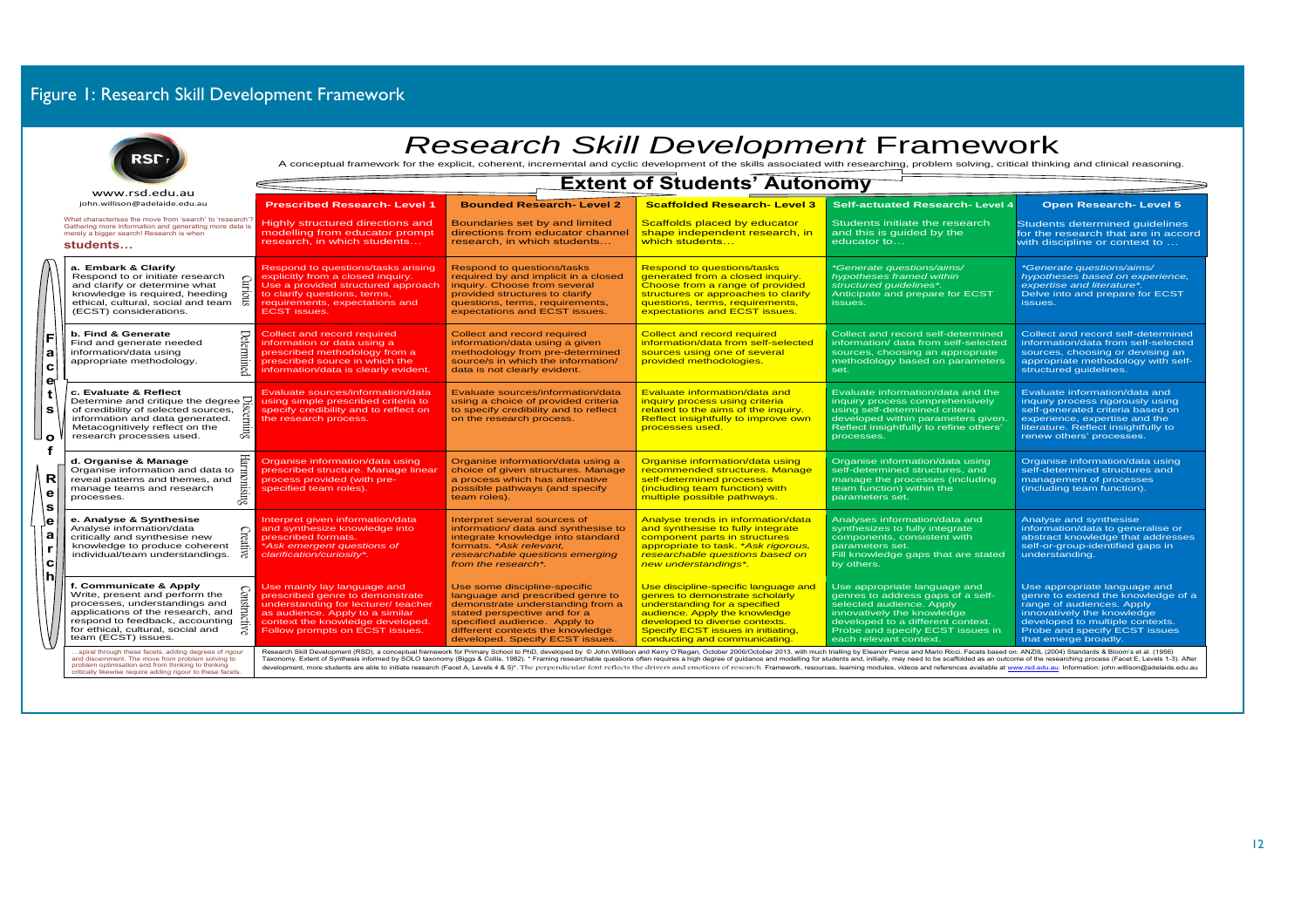Spronken-Smith, et al (2013) have critiqued the framework in terms of the research dissemination facet of research (see section 4 for an alternative framework for research dissemination).

#### <span id="page-12-0"></span>**Dimensions for framing undergraduate research contexts**

A series of dimensions for describing the range of contexts in which undergraduate research takes place can be found in Table 2. The table has integrated and adapted the bipolar dimensions from Beckham and Hensel (2009) and Brew (2013) which help to frame the variety of contexts in which undergraduate research takes place around eight themes of Focus, Motivation, Inclusivity, Setting, Collaboration, Originality, Content and Audience. For each theme (column 2), the ends of a continuum are shown in columns 1 and 3. Undergraduate research can be mapped against these dimensions, so for example, an institutional-funded summer research scheme may be: student learning centred, but on a series of faculty-initiated topics. Because it is funded it is highly selective and occurs outside the curriculum. The research is carried out within a team (the research group) composed of postgraduates and the chosen undergraduate and new knowledge is the long term target. The research group is formed through an academic collaboration between two disciplines and the research disseminated through a campus based conference. Table 2 is useful not only for establishing the dimensions of research contexts against which to compare schemes from the literature, but also if there is an initiative to start a new 'students as researchers' project, it provokes the team to consider all the different ways that it could develop.

| Student, process centred   | <b>Focus</b>       | Outcome, product         |
|----------------------------|--------------------|--------------------------|
|                            |                    | centred                  |
| Student initiated          | <b>Motivation</b>  | <b>Faculty initiated</b> |
| All students               | <b>Inclusivity</b> | <b>Selective</b>         |
| Curriculum based           | <b>Setting</b>     | Co-curricular            |
|                            |                    | fellowships              |
| Team or group              | Collaboration      | Individual               |
| Original to the student    | Originality        | New knowledge            |
| Multi-or interdisciplinary | Content            | Discipline based         |
| Campus/community audience  | <b>Audience</b>    | Professional             |
|                            |                    | audience                 |
|                            |                    |                          |

# Table 2: **Dimensions for framing undergraduate research contexts**

#### <span id="page-12-1"></span>**Self-authorship**

A further theoretical construct that has had significant impact on thinking about undergraduate research is self-authorship. Baxter-Magolda (2004; 2009) has argued that self-authorship is the central goal of higher education in the 21st century. She describes self-authorship as being able to balance external influences with internally-generated beliefs and goals. It is an educational aim which strives to allow students to develop a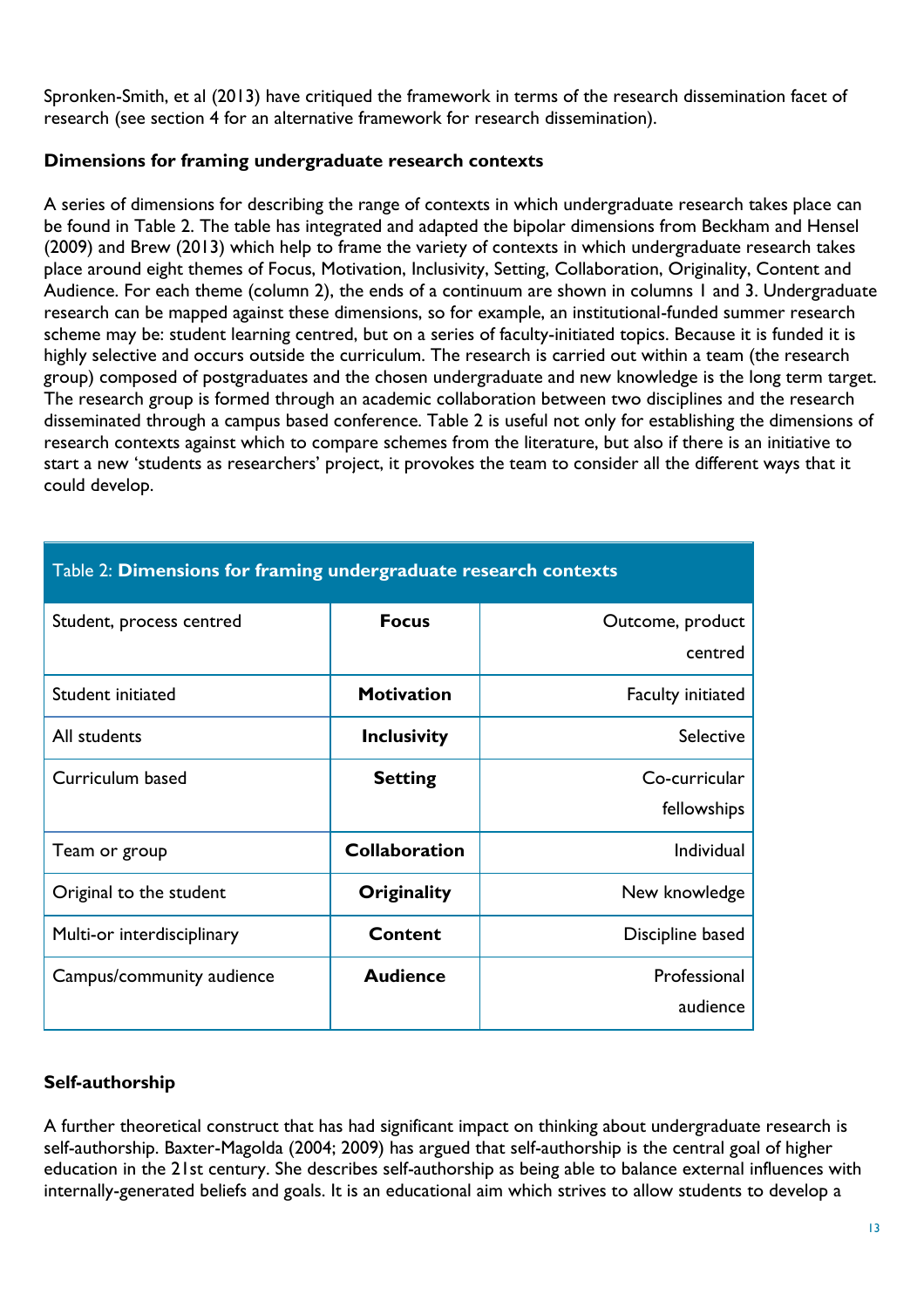sense of self through interaction with learning relationships and hinges upon intense reflection so individuals can express how they know something. Self-authorship is a high-level skill that not all students will necessarily attain during their undergraduate education, but a 'students as researchers' pedagogy is an approach that can help to develop this attribute through developing the ability to frame enquiry and to justify opinions and evidence as well as developing a commitment to sharing research findings.

#### <span id="page-13-0"></span>**Summary**

This section has described several ways in which 'students as researchers' can be framed using dimensions with a particular focus on student participation. Although undergraduate research should include the research process in its entirety, therefore including dissemination, the specifics of research dissemination are such a distinct element that they are discussed in separate sections of this publication (see sections  $4 - 6$ ).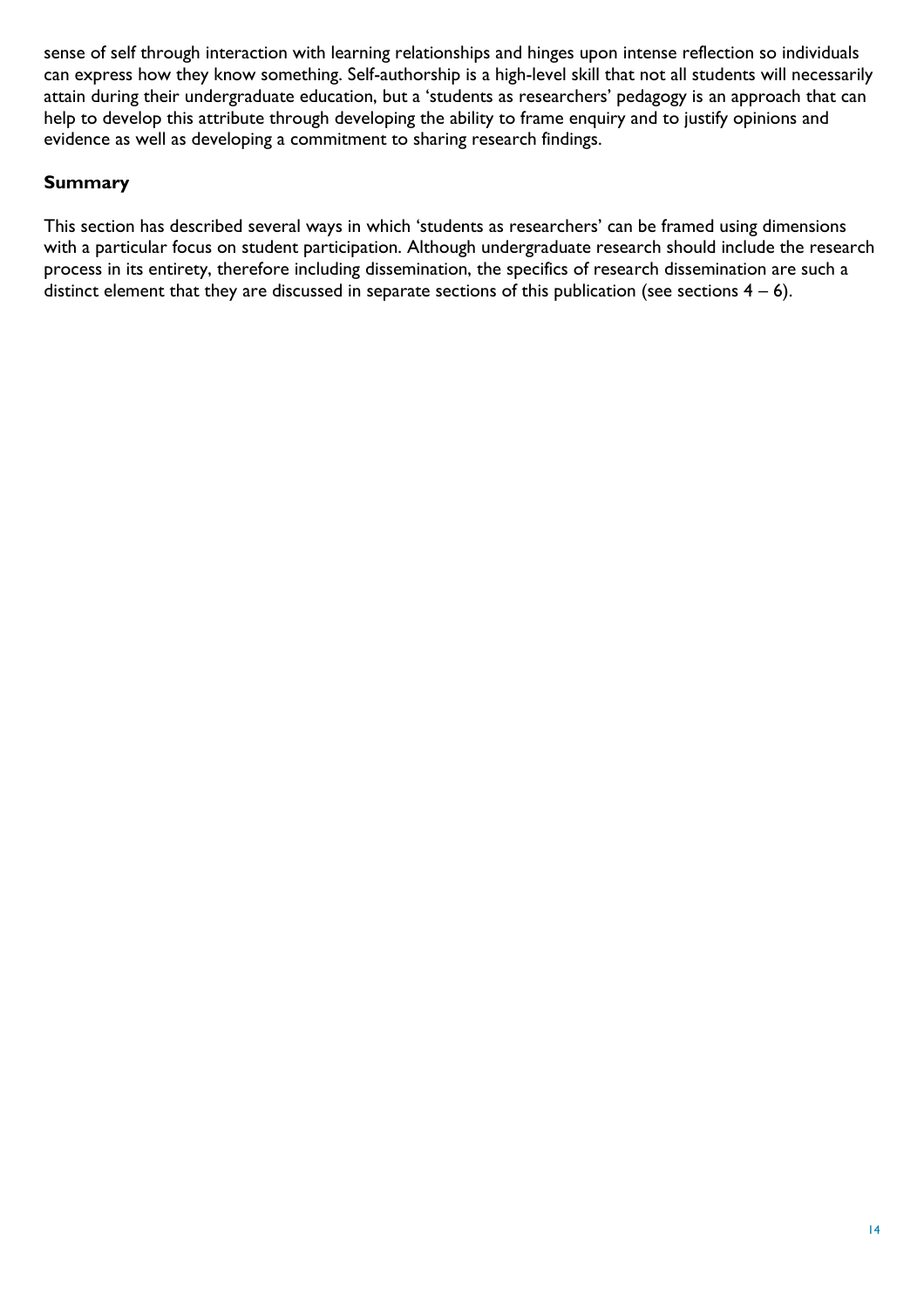# <span id="page-14-0"></span>**3. The benefits of a 'students as researchers' approach**

*"My own undergraduate research experience was a turning point for me. For the first time I understood that learning could be truly active and transferrable to other situations and that I could and should take responsibility for creating knowledge and answering real questions. Along with those realizations came many other habits of mind. Each has served me in all aspects of my life and career."* (Mary Ann Beninger, in Hensel, 2012, p.1)

In 2008, the Boyer Commission called for American research universities to engage undergraduate students in the research process. The process was viewed as the entire research cycle, with dissemination being an integral part of student activity. Many writers, predominantly from the United States but increasingly from across the globe, have documented the benefits for students in engaging in undergraduate research (for example, Hart, 2012; Hensel, 2012; Kinkead, 2011; Spronken –Smith, et al., 2013; Tatalovic, 2008) and its dissemination (Walkington, Edwards-Jones and Gresty, 2013; Walkington and Hill, 2013a,b). Bauer and Bennett (2003) revealed increased satisfaction ratings amongst students who incorporated an undergraduate research element to their university experience and students reported increased intellectual curiosity and enhancement of research and communication skills.

As a result of recognising the benefits for students who take part, there is a desire to widen participation, allowing a greater diversity of students to experience the research journey for themselves. The benefits from disseminating research findings are described by students in terms of graduate attributes, over and above disciplinary learning, particularly in the area of communication (Walkington and Hill, 2013 a,b) and continue long beyond the student experience.

#### Student voice:

*"I learnt key skills during my time as an undergraduate researcher. The ability to work in a team, with people of different backgrounds and expertise, has been something I have had to do from day one as a teacher. You have to approach a topic from so many different perspectives when doing research, you quickly learn that there is often more than one answer and always multiple perspectives. This taught me very early on that my communication style had to be sharp enough to encompass this complexity. Speaking to such diverse, multilayered topics has meant I am innovative in my lesson planning – drawing on different media when teaching my classes. The final area that I think was especially developed during my time as an undergraduate researcher was that of adaptability. Undertaking research often requires thinking on the spot and developing multiple alternative plans. My research experiences made me more confident in the classroom and better able to switch tack if things are not working to plan.'*

#### <span id="page-14-1"></span>**Learner benefits**

There are a growing number of systematic studies of the impact of undergraduate research programmes, particularly in the US, but the majority to date are in the science disciplines (e.g. Hunter, Laursen and Seymour, 2006; Seymour, Hunter, Laursen and DeAntoni, 2004). Hunter, Laursen and Seymour, 2006 showed that staff and students agreed on the benefits that students gained from their particular research experience (very much in the scientist apprenticeship model) yet differed in terms of their assessment of gains in the higher order thinking skills. Crowe and Brakke (2008) summarised the findings from 13 whole institution /programme level evaluations of undergraduate research plus ten focussed on student experience studies to call for a more systematic approach to demonstrating the impacts of undergraduate research, particularly in relation to programme level intended learning outcomes and longer term benefits such as career choices, and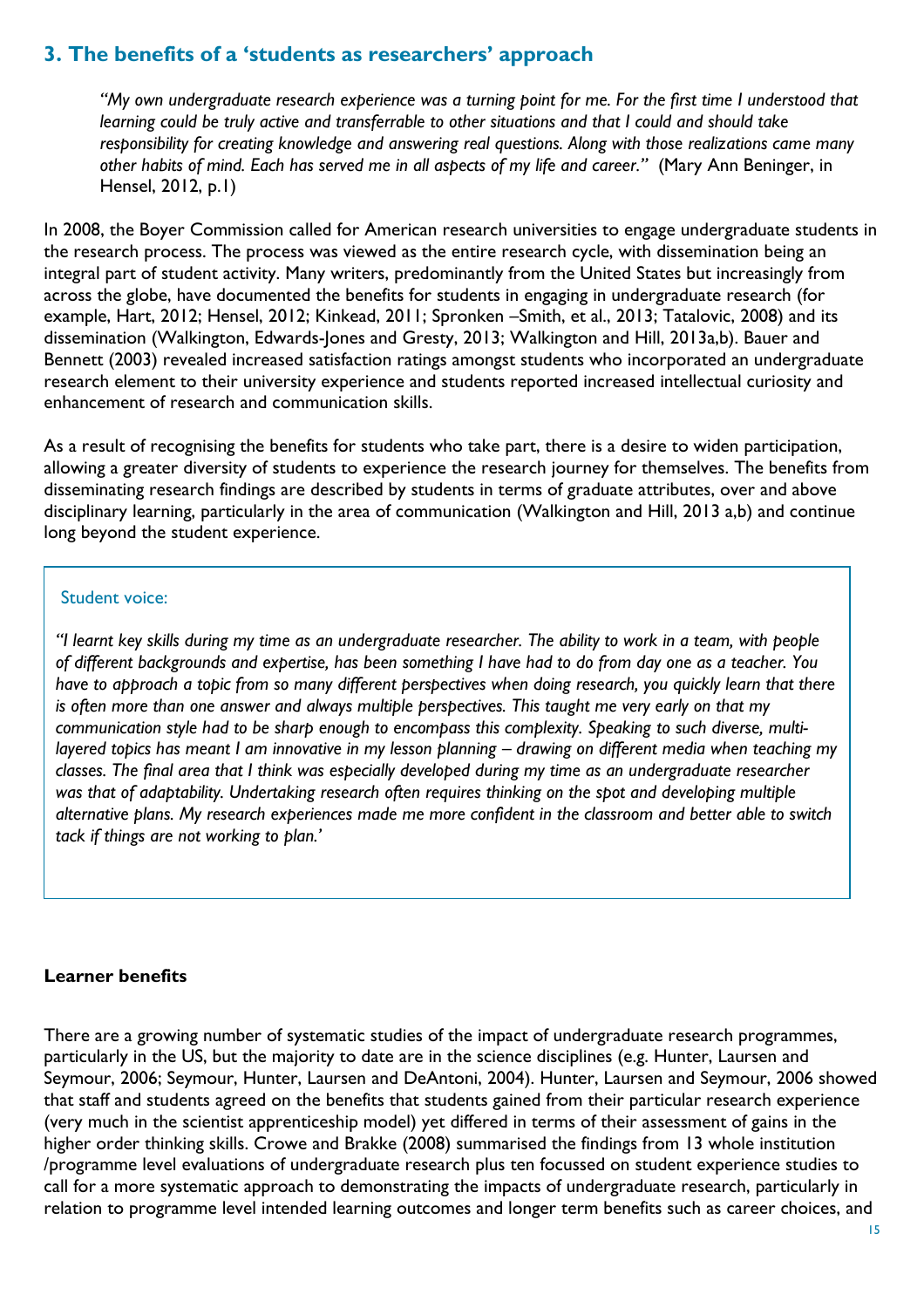changes in cognitive development and attitudes. However, as research into the benefits of undergraduate research participation has become more extensive, there has been a realisation that the context in which it is taking place is important in determining the benefits, therefore comparison across different institutional types is challenging. In some institutions students appear to share similar benefits, whereas in others disparities are apparent:

*"Significant predictors of Undergraduate Research Questionnaire (URQ) factors were grade-point average (GPA), college credits, lab course credits, gender, major discipline, and the frequency of faculty and peer meetings. Men achieved higher URQ scores than women. Students with belowaverage GPAs and students with average or below-average participation in research showed a decline in research benefits as they moved through their college years. Gains from research varied by major discipline."* (Taraban and Logue, 2012, p. 499)

While Lopatto (2007) reported that students do not benefit equally, his studies revealed no gender difference and interestingly found that undergraduate researchers from under-represented groups reported higher learning gains than comparison students. The areas where students reported particular benefits were: independence, intrinsic motivation to learn, and more active participation in courses taken after the summer undergraduate research experience. His findings, among others, are encouraging institutions in the United States to adopt a 'students as researchers' mainstreamed model to improve student retention.

#### <span id="page-15-0"></span>**Mentoring undergraduate research**

In the United States in particular, there is widely accepted and strongly held belief that undergraduate research experiences attract students to careers in the STEM disciplines and improves them as candidates for careers in STEM. (Schwartz, 2012; Guterman, 2007; Lopatto, 2005; Russell, Hancock, and McCullough, 2007; and Seymour et al., 2004). Ishiyama (2001) showed that for under-represented groups at university (low income first generation college students) an undergraduate research experience was important to their retention on courses and progression to postgraduate study, but that the most significant factor was the mentoring relationship that the undergraduate research experience developed. The mentoring relationship, while highly beneficial to students, can come at a cost of staff time and in some contexts may be perceived to reduce promotion possibilities (Schwartz, 2012). In some institutions involvement in undergraduate research mentoring does enable academic staff to advance their own scholarship at the same time as promoting student learning and development (Magee, 2014) perhaps explaining why many staff members maintain their involvement in undergraduate mentoring throughout their careers. In some settings postdoctoral students and graduate students become mentors or members of a mentoring team and they report significant long term benefits from this activity, despite initially taking on the role for purely instrumental reasons (Dolan and Johnson, 2009). The benefits of mentor training have been recognised (Pfund, et al., 2006), especially where mentors are working with under-represented students (Prunuske, et al, 2013). The context of each individual institution becomes extremely important in negotiating workload time, promotion criteria and resources for academics to support undergraduate researchers.

In the UK, while undergraduate research is certainly not new, the current growth of institutional schemes to support undergraduate researchers over the summer or outside the formal curriculum based on the American model, as well as the embedding of undergraduate research opportunities in the co-curriculum and in modules and courses, needs to be discussed and planned in full awareness of time commitments, infrastructural support and staff reward and recognition initiatives to ensure that the benefits and burdens of the approach are shared equitably and are sustainable.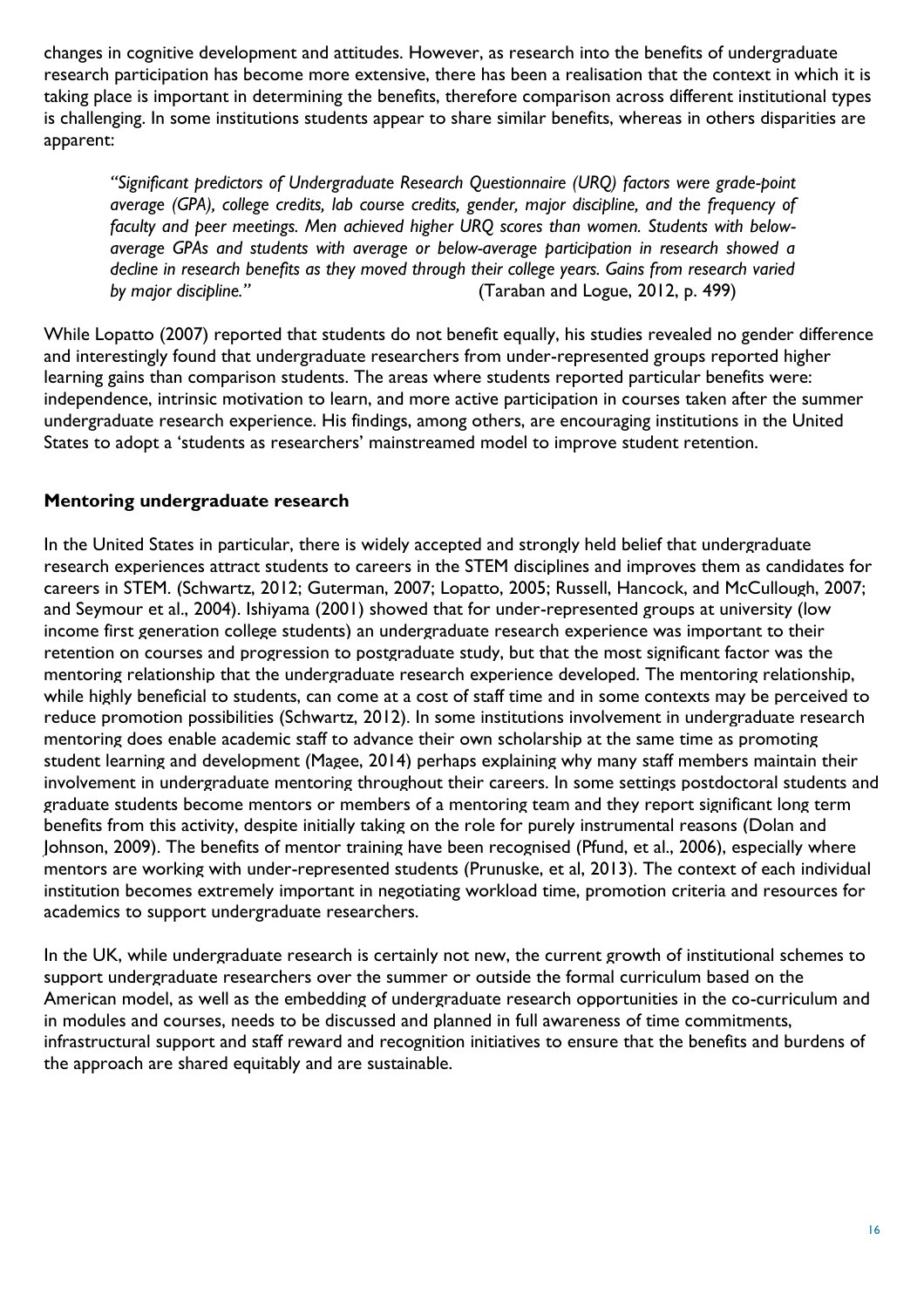# <span id="page-16-0"></span>**4. The dissemination of undergraduate research**

*"Every university graduate should understand that no idea is fully formed until it can be communicated, and that the organisation required for writing and speaking is part of the thought process that enables one to understand material fully. Dissemination of results is an essential and integral part of the research process."* (Boyer Commission, 1998, p. 24)

The student experience of research at undergraduate level is significantly different to that of an academic. Once student research (e.g. a dissertation or final project) is submitted, it may be read only by a marker and supervisor and the summative feedback may be of limited value for the student about to graduate. The findings are often forgotten and rarely developed further. This is the 'gap' in the research cycle (Walkington, 2008). In contrast, academics share their research results through publication and a process of peer review provides feedback to the researcher who is able to make modifications to the work before it is disseminated. The findings themselves may spark further research questions.

There is a need to create a range of opportunities for disseminating research to meet the needs of a broad student population with differences in disciplines, backgrounds, types of institution and levels of infrastructural support. The *Rethinking final year projects and dissertations – creative honours and capstone projects report* (Healey, Lannin, Stibbe and Derounian, 2013) summarises a range of different disciplinary approaches to replacing dissertations with more authentic assessment tasks. Changing assessment briefs is an effective way of ensuring that students are presenting work for communication from the outset, rather than having to reformat it in their own time if they want to share it more widely. This section focuses on a framework for thinking about dissemination opportunities for undergraduate researchers and the following two sections focus on two examples of dissemination format, the journal article (section 5) and the conference poster/presentation (section 6) to explore how students benefit from engaging in these research processes.

#### <span id="page-16-1"></span>**Research dissemination formats**

There is a growing interest in students going public with the outcomes of their research and inquiry through conferences, websites and undergraduate research journals (Spronken-Smith et al. 2013). However, a multitude of formats and styles of research dissemination exist ranging from informal to formal and professional formats and settings. The box below lists a selection of these.

# A range of research dissemination opportunities:

Blogs and video logs **Podcasts** Online conferences Client presentations Competitions, **Simulations** Exhibitions and shows Displays **Theatre** Poster and paper presentations Wikis Wikipedia pages Trail guides, Web pages, Journals and books, Consultancy reports, Face to face conferences (e.g. Departmental/ National /International).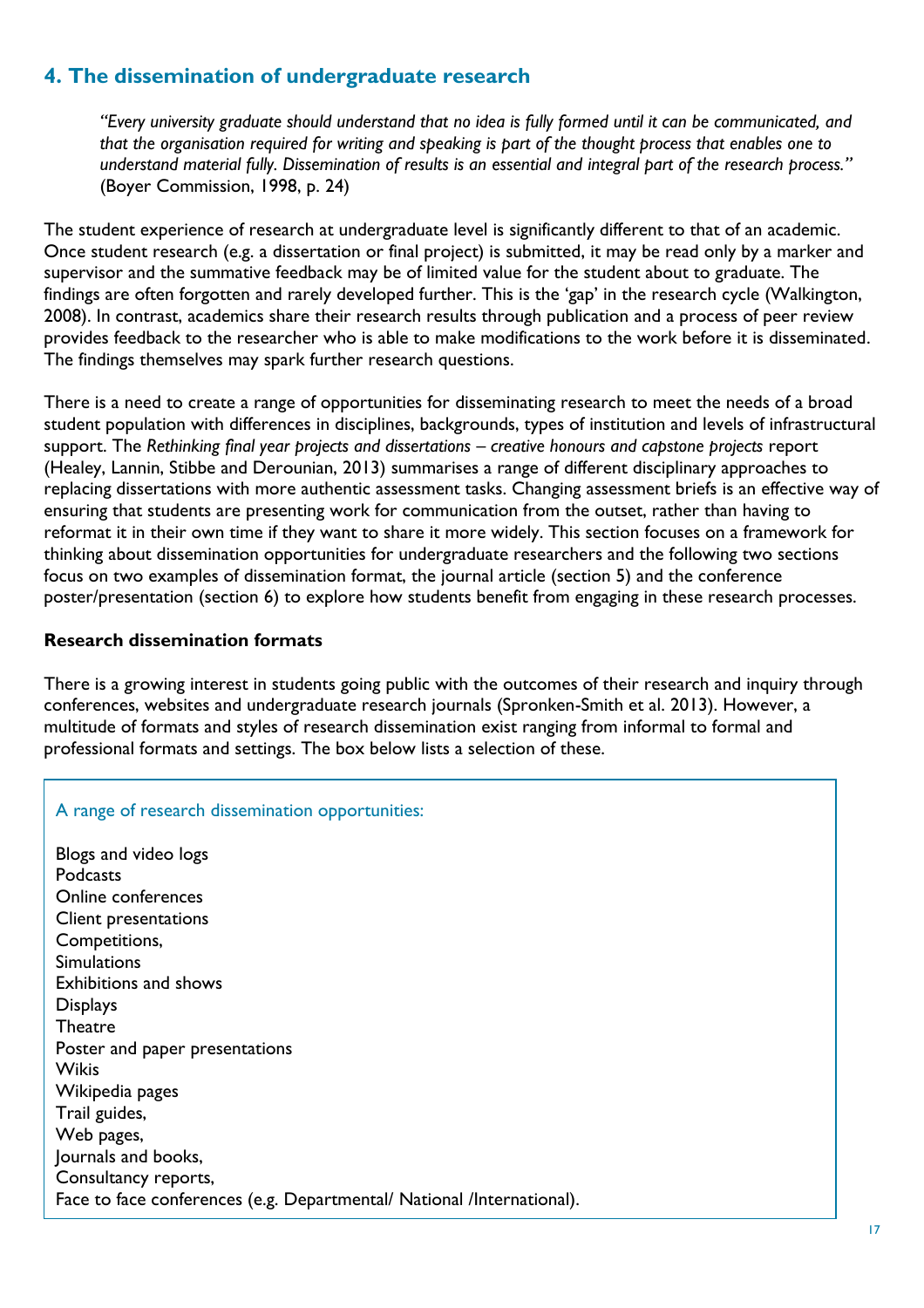Each format has different levels of discoverability, access to new audiences and longevity and this fact can be used to great effect in tailoring research outputs to the most appropriate audience and level to match the style of work and maintain quality control. It is possible to create short, close knit and specialist types of dissemination, or long term, online, highly discoverable formats, according to the nature of the research and its quality. Other dimensions of dissemination include the quality control process and whether this is mediated by tutors, peers or student authors; the potential for multiple formats to be used versus a single format; whether the dissemination is verbal or written, digital or print. The range of possibilities allows a great deal of flexibility to allow all students to share their research in one format or another whilst still maintaining some prestigious outlets to flourish based on selection processes.

#### <span id="page-17-0"></span>**Widening engagement in research dissemination activities**

Numerous strategies for broadening participation in undergraduate research dissemination have been proposed (Walkington and Jenkins, 2008: Walkington, Edwards-Jones and Gresty, 2013; Walkington, 2014a). They centre on involving students (undergraduates and postgraduates) in the publication process and embedding research dissemination processes and products within the curriculum. In order to maximise the possibilities for all students to engage in research dissemination, the authors have suggested adopting a broad definition of research and propose that a diversity of communication formats are utilised. Table 3 (adapted from Walkington and Jenkins, 2008: Walkington, Edwards-Jones and Gresty, 2013; Walkington, 2014a).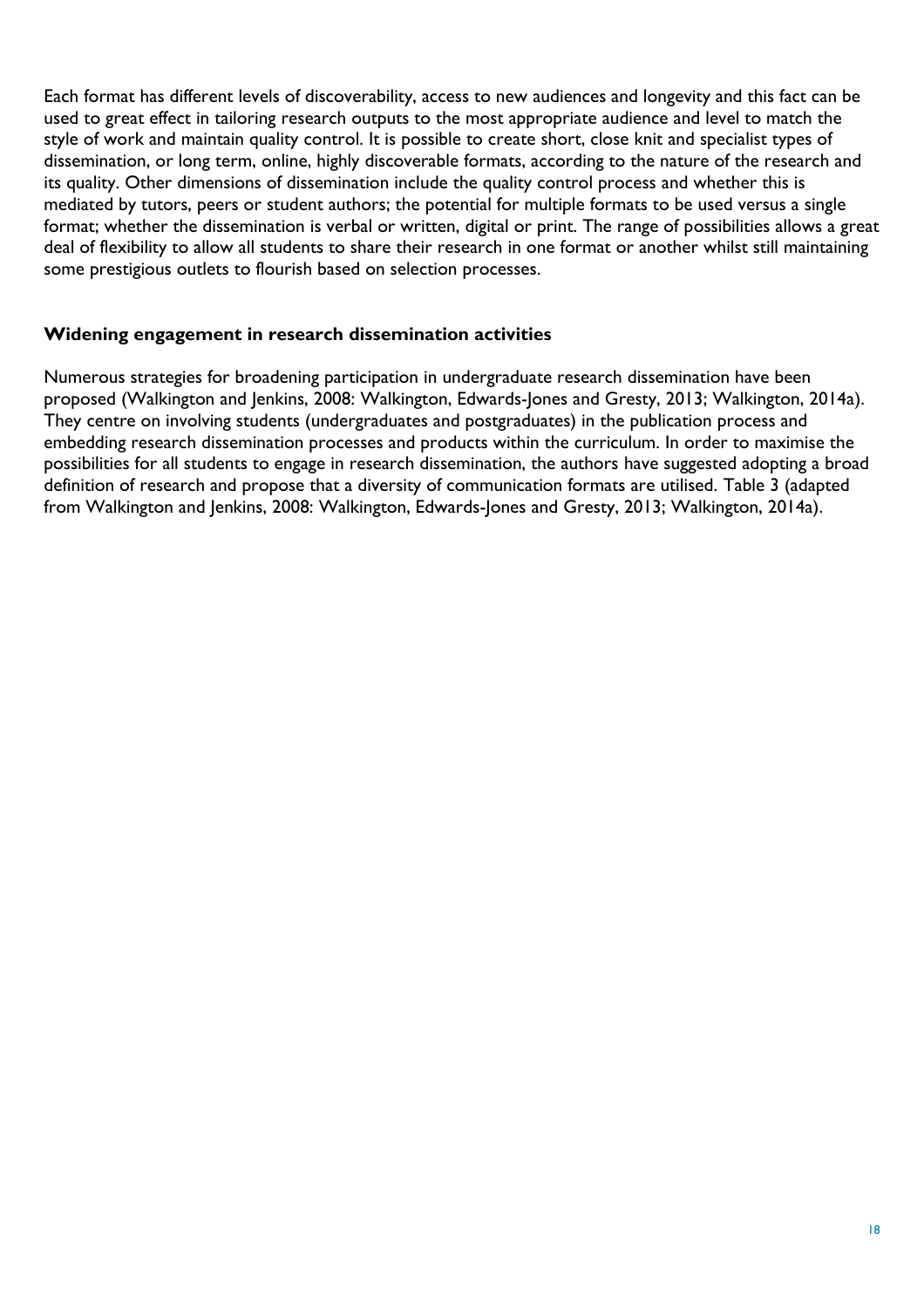#### Table 3: **Strategies for enhancing engagement with undergraduate research dissemination**

- 1. Define 'research' broadly
- 2. Define 'publication' broadly
- 3. [Build publication into course and programme requirements](http://bejlt.brookes.ac.uk/article/embedding_undergraduate_research_publication_in_the_student_learning_experi/#Strategy_two%3A_build_publication_into_course_and_programme_requirements)
- 4. Build publication into dissertation and honours-level requirements
- 5. Embed the results of student publication into the curriculum
- 6. Use digital technology to create a repository of work
- 7. Involve students in the publication process.
- 8. Co-create a culture where students want to participate and expect to be involved
- 9. Highlight the employability benefits of undergraduate research.
- 10. Link publication opportunities to allow student progression
- 11. Generate transparent rules on the quality of work necessary for dissemination in partnership with students.
- 12. Ensure students submit their work before leaving the institution
- 13. Ensure that the publication format can accommodate a large volume of submissions
- 14. Invite submissions from partner institutions
- 15. Allow co-production with staff and/or peers
- 16. Allow students to retain the copyright to their work
- 17. Involve all members of the university community in celebrating undergraduate research outputs

Table 3 proposes strategies for increasing engagement with undergraduate research dissemination. In terms of working with journals (real or hypothetical) it is wise to build 'publication' in the broadest sense into the curriculum to initiate a supply of articles. These can then be used to incorporate student research findings in the curriculum (Dellinger and Walkington, 2011). By encouraging student participation in the publication process (for example by providing roles as editors, reviewers and in marketing and promotion), a greater number of students can be involved. Making use of digital technologies obviously keeps costs down but also allows a much greater readership to be developed and makes the university more permeable with research being open to the wider community of researchers and the general public. An example of this is the significant readership that has been created by some undergraduate research journals. Even an institutional journal has created an external readership. Some articles from Plymouth University's e-journals have been accessed over 1,000 times with 40,000 full-access text requests recorded (Walkington, Edwards-Jones and Gresty, 2013).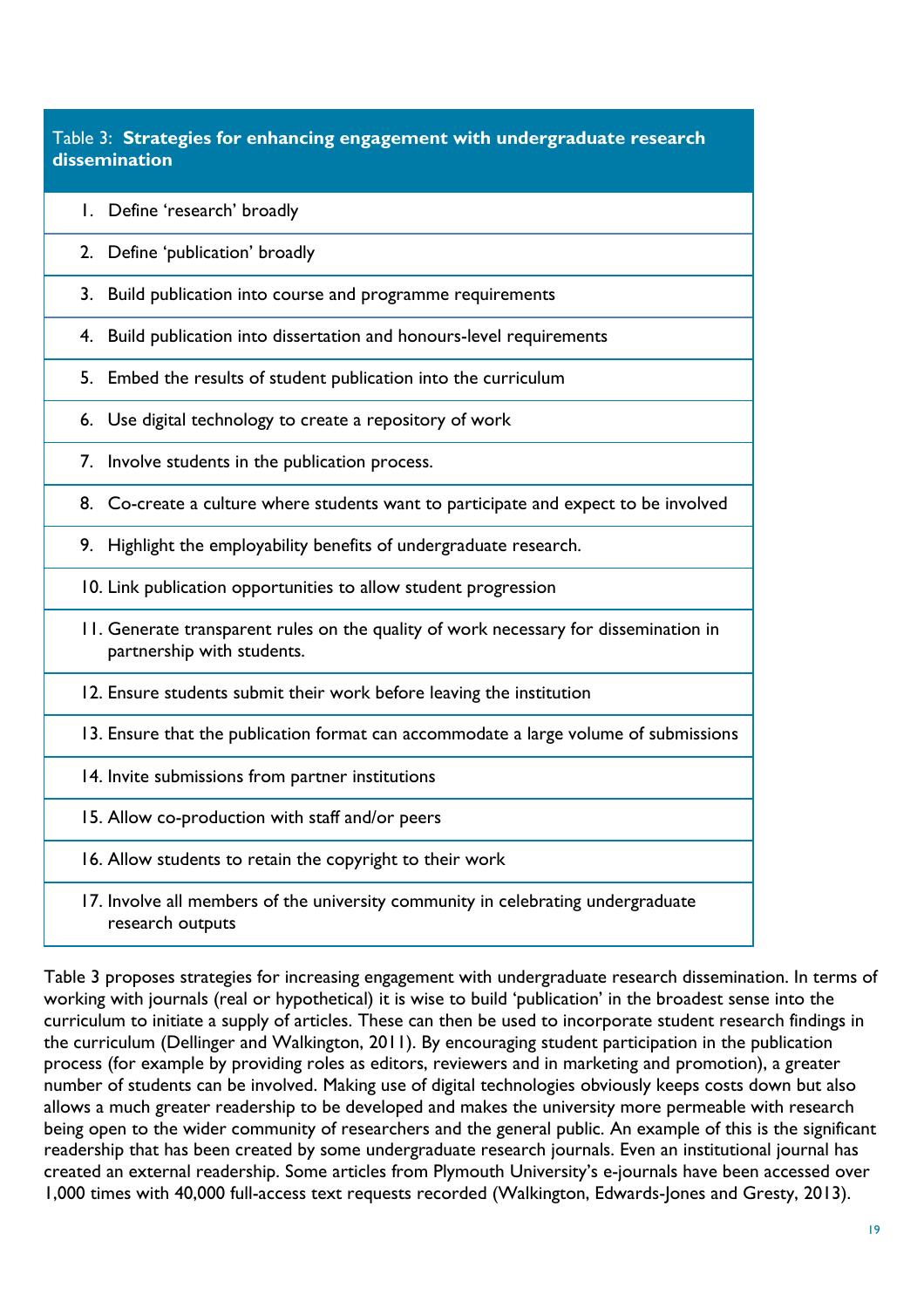Bioscience Horizons, a multi-institutional national undergraduate research journal published via Oxford Journals, generated 65,000 full text downloads in 2013 alone (Luck, et al, 2014), the journal web page was accessed by people in almost 200 territories with 64 different higher education institutions represented amongst the published papers (ibid). The student-run Journal of Young Investigators, in the US, has 500,000 website visits per year and includes student involvement from around the world.

### <span id="page-19-0"></span>**Overcoming barriers to participation**

One of the biggest barriers to students participating in research dissemination activities is their lack of confidence that their work is worthy of wider dissemination. Students are used to being graded by academic staff and therefore are not often encouraged to develop the skills to reflect on the quality of their own work and judge its merit objectively. Students therefore require structured experiences to 'scaffold' their learning, so that they have the confidence to share their research findings. This may mean creating a range of activities for students to practice their skills within the curriculum, so they are prepared to engage with initiatives beyond it. For example, a student who has had the opportunity to present a poster in class to a group of students as an assessment task, could then take up the opportunity to prepare a poster for an undergraduate conference within the department or faculty. As a result of this experience in their second year, they may feel better able to submit an abstract to the British conference of undergraduate research to present their research findings as either a poster or paper. Without the curriculum opportunities students will be much less likely to engage at a higher level. The starting point within the curriculum therefore relates to creating authentic assessment tasks and supporting students to routinely engage in self-assessment and peerassessment activities.

#### <span id="page-19-1"></span>**A framework for research dissemination**

Spronken-Smith, et al. (2013) developed a framework specifically for the dissemination of undergraduate research and inquiry (see Figure 2 below). The framework has two axes, the first indicates the level of autonomy which the student experiences and this includes the extent to which the research being undertaken is teacher or student directed, or somewhere in between. The framework is intended to appear like a horizontal or table top graph with no sense of movement along the axes implying higher quality research.



The second axis is the level of exposure that the research is given through the dissemination process. By exposure the authors mean the extent to which a student's work is made public or given exposure to new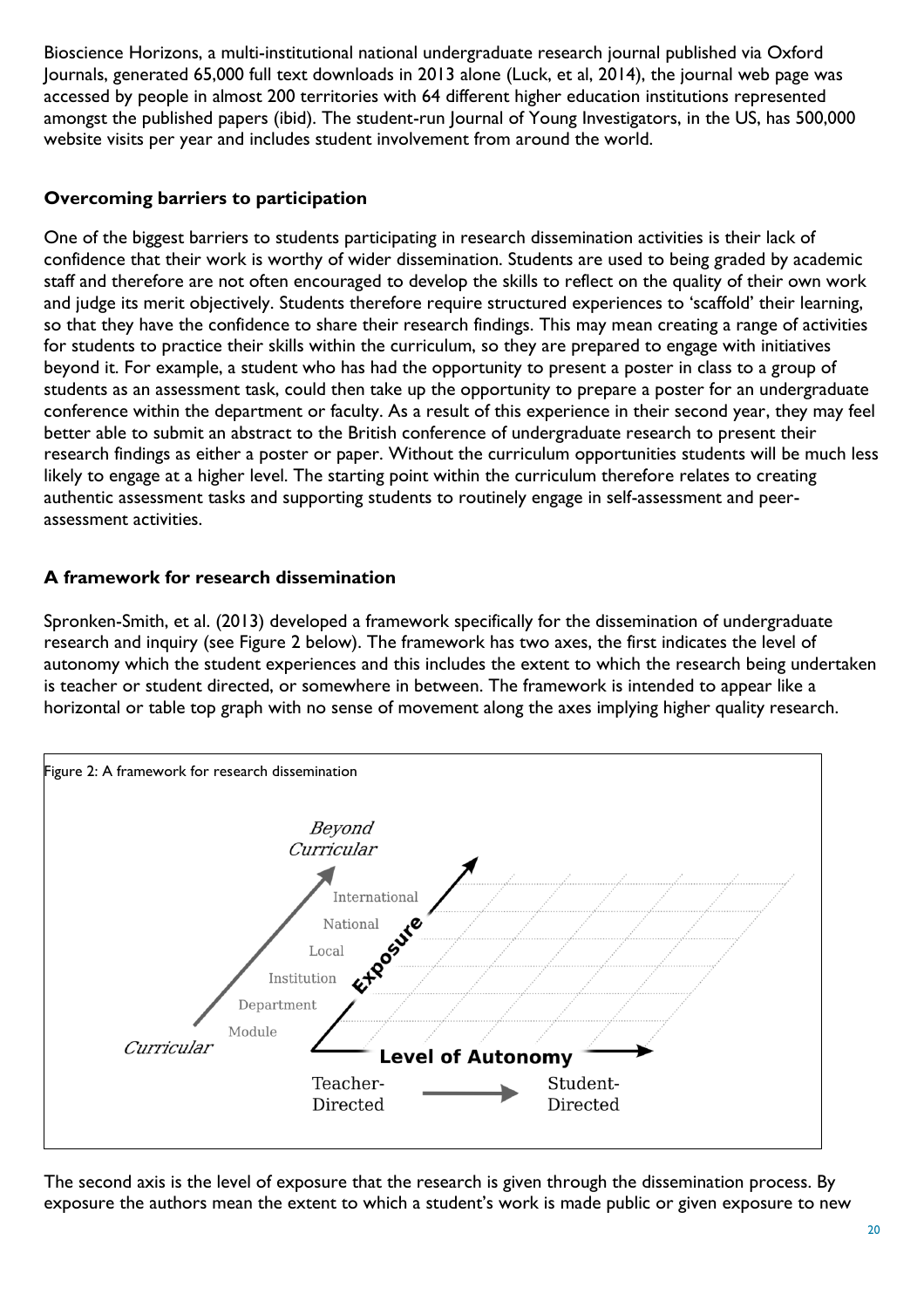audiences beyond the classroom. Rather like a camera aperture can be controlled to provide different levels of exposure, student work can be publicised to different audiences according to the level, quality and originality of the work and student and institutional desirability. This may range from dissemination of research findings within a module through to international exposure of the research through, for example, publication or presentation in conferences.

The use of digital technology allows students to gather data and collate and share information in the form of photo sharing, via links to social media, wikis, film, editing and burning DVDs, and storing materials in a virtual learning environment or institutional repository. Digital technology means that the aperture can be controlled with wikis being available only to those with a wiki account and video presentations being restricted to subsequent university cohorts, for example. An example where staff and student collaborations over a long period of time exposure of research work to become fully public is the work of Hasok Chang, at University College London. Between 2000 and 2005, undergraduate students at UCL collaboratively developed a wikibook, created through inheritance of work from one year to the next. With continual improvements and refinements the final work achieved publication standard. *An Element of Controversy: The Life of Chlorine in Science, Technology, Medicine and War*, has now been published by the British Society for the History of Science (Chang, 2005; 2009).

The use of the axes of level of autonomy and exposure provide the opportunity to consider a wide variety of situations where increasing levels of autonomy do not necessarily relate to expanded degrees of exposure. The student included as an author on a research paper in a high-ranking journal for example, may have been heavily directed in their research. In Figure 3, the framework has been populated with lettered areas which relate to different research dissemination activities (Spronken-Smith et al., 2013).



Students are highly motivated by the publication of their research. They raise their attainment when they know that their work is not just for assessment by one or two university tutors but will be seen by a broader range of people, and that it links to authentic exposure (Spronken-Smith et al, 2013; Walkington and Hill, 2013 a,b). At Oxford Brookes University, Year 1 architecture students engage in live projects (Anderson and Priest, 2014) from year 1 and have created a public blog for the local community. With 3,000 hits in the first year, students were highly motivated to contribute. In order to quality control the outputs the tutors mediated student publishing to the public blog and online photo-sharing space (On Figure 3 this could be represented by area E). Formula hybrid is another type of exposure for student research in technology and engineering (perhaps represented by G or H on Figure 3). It is a co-curricular competition developed for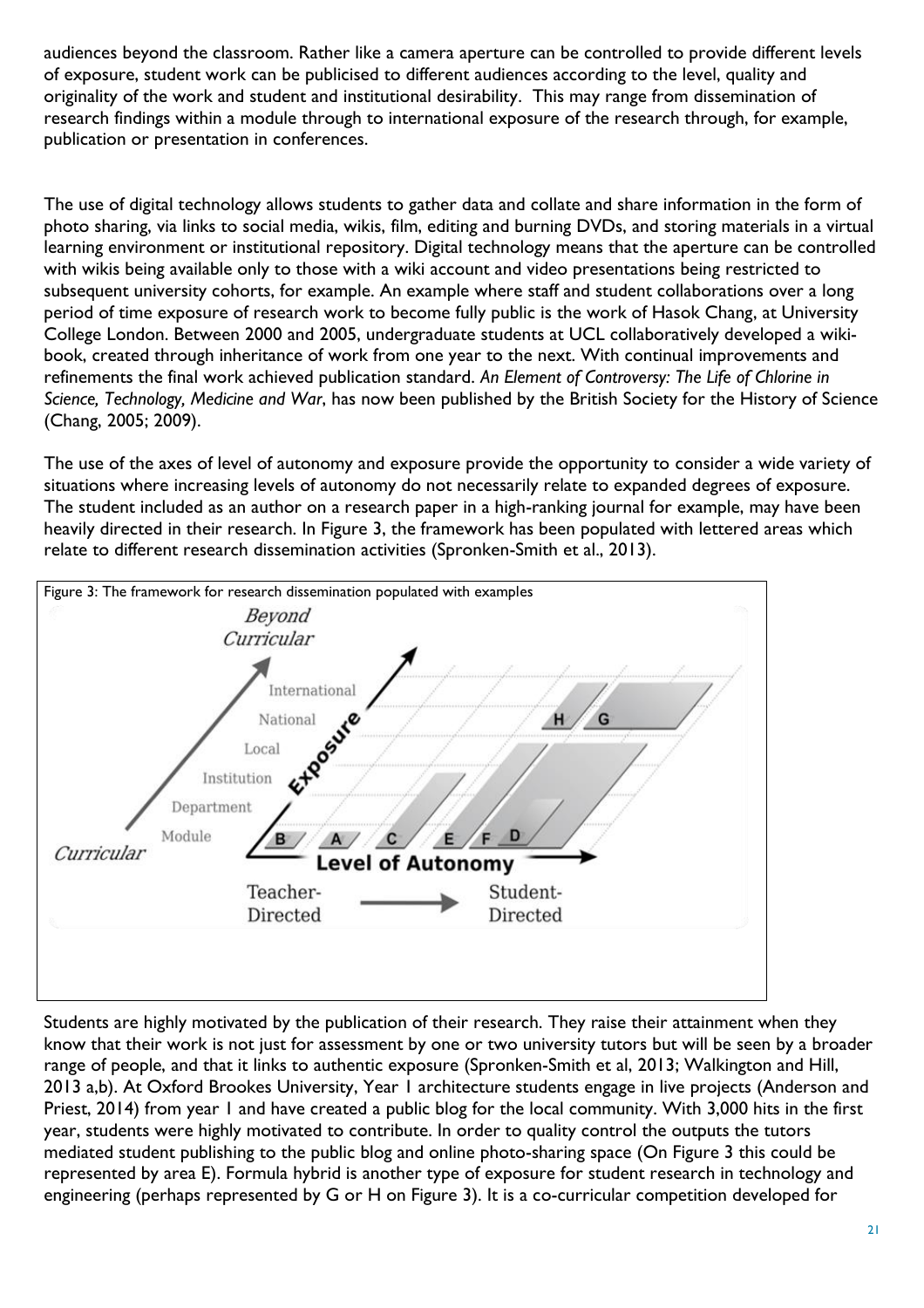teams of undergraduates and postgraduates who have to secure sponsorship. It is a truly international event with teams from North and South America, Europe and Asia.

#### <span id="page-21-0"></span>**Summary**

<span id="page-21-1"></span>The dissemination of research is an integral part of the research cycle/process. Dissemination allows students to develop graduate attributes. A range of formats for dissemination is available and involving students as much as possible in critically assessing the research outputs of themselves and their peers provides an additional learning opportunity. Increasing levels of participation and exposure are ways in which to motivate students and develop research communities. The following section now introduces undergraduate research journals as a way of disseminating student research.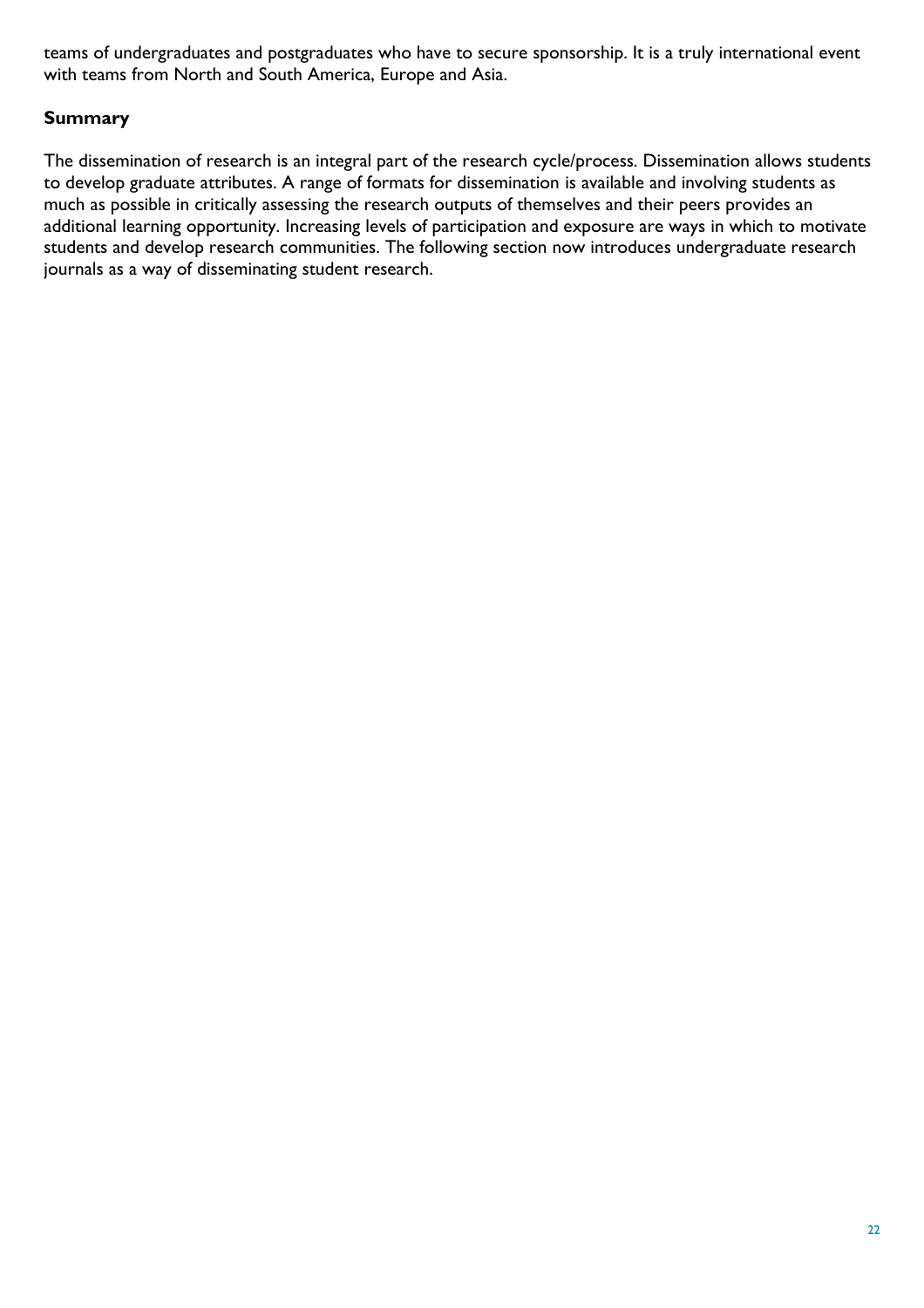# **5. Undergraduate research journals**

There has been a proliferation of undergraduate research journals to provide a written form of dissemination for undergraduate research. The American CUR website shows an increasing number in the United States and advice on establishing journals has been published in the edited book 'How to start an undergraduate research journal' (Hart, 2012). While most journals are institutional showcases, some exist to further the disciplines that they represent. The journal team which developed Bioscience Horizons (see section 4) in the UK has successfully worked with a publisher to become a leader in sharing student research work and student authors attest to the benefits which publication has brought them:

- *"Bioscience Horizons provided me with a fantastic introduction to the processes involved in publishing scientific research."* Student author, 2008
- *"At an interview my prospective employer searched for my name on the internet, found my publication and offered me the position."* Student Author, 2009
- *"The opportunity gave me confidence in my writing, making the publication of further work less daunting."* Student Author, 2011 (Luck, et al., 2014)

Students have also reported a number of perceived benefits from disseminating their own research via institutional e-journals including an "increased understanding of the research process"; "a source of inspiration or ideas for other students"; and "something to aspire to for students who may progress onto similar courses" (Gresty and Edwards-Jones, 2012).

The next section provides an example of the range of impacts which an established journal can provide, from students writing journal articles to the benefits for those who become successfully published authors. Table 4 shows the format and ethos of two journals for undergraduate researchers in Geography. One, GEOverse, is a national journal, the other, Geoversity, a departmental journal at Oxford Brookes University.

|                 | Table 4: Comparison of two linked undergraduate research journals    |                                                                                                             |
|-----------------|----------------------------------------------------------------------|-------------------------------------------------------------------------------------------------------------|
|                 | <b>GEOverse</b>                                                      | <b>Geoversity</b>                                                                                           |
| <b>Audience</b> | National / International within a<br>discipline                      | Departmental<br>students, parents, prospective<br>students                                                  |
| <b>Aim</b>      | A professional publication for top<br>quality undergraduate research | Showcase the range of research<br>work / publish the best                                                   |
| <b>Process</b>  | Rigorous refereeing                                                  | 'Light touch' refereeing /<br>no reformatting                                                               |
|                 | Academic staff<br>Postgraduate reviewers                             | Undergraduate student editor,<br>Postgraduate reviewers                                                     |
| <b>Purpose</b>  | To communicate research findings                                     | A pedagogical tool to benefit<br>university students                                                        |
| <b>Values</b>   | Highly selective and<br>supportive                                   | Inclusive and supportive / a<br>commitment to publishing work<br>even if this requires several<br>revisions |

The journals show different models which can be adopted from a selective journal publishing top quality research to a showcase developed to enhance student learning about and through the research process.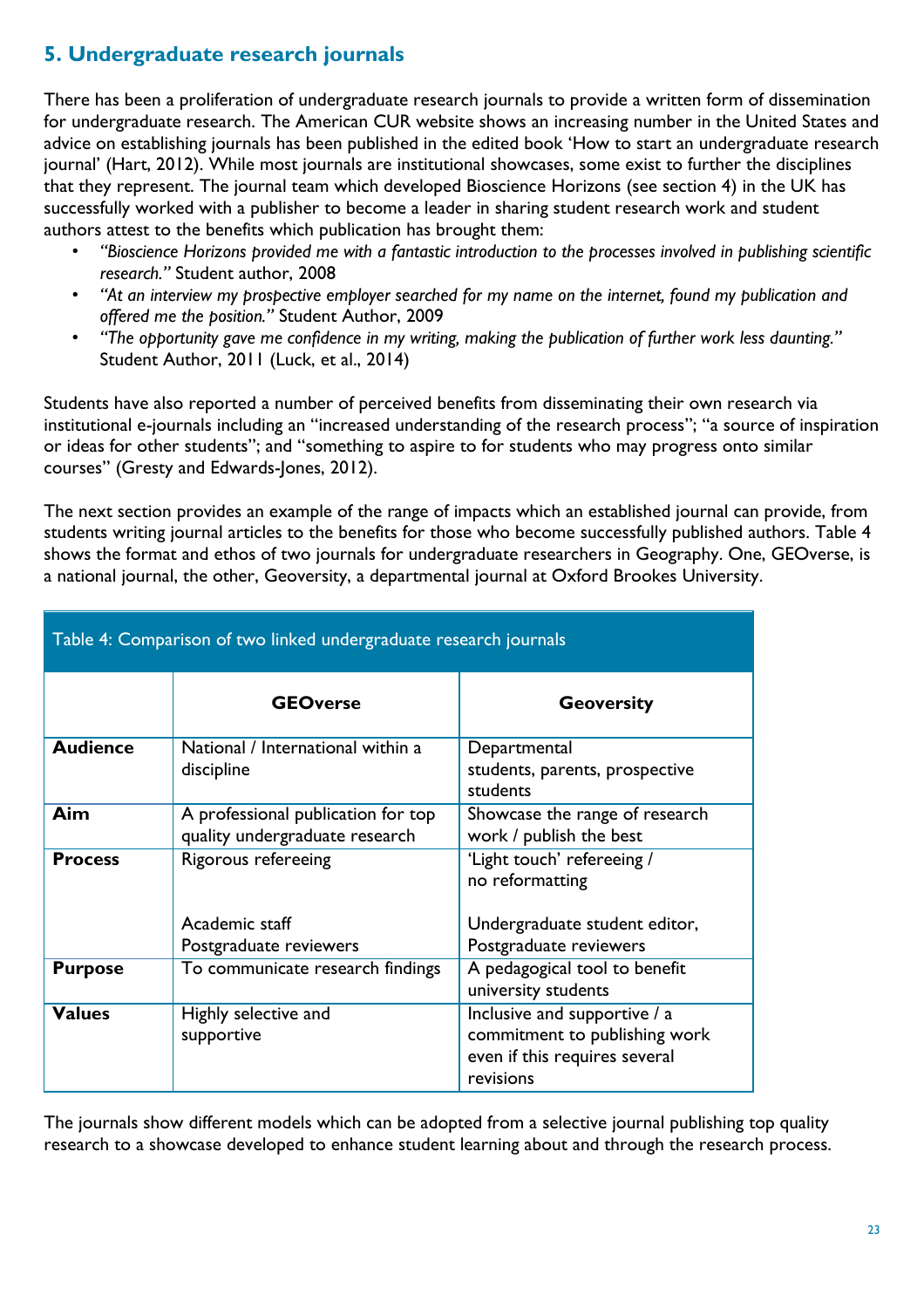#### <span id="page-23-0"></span>**Benefits of engaging with undergraduate journals**

#### *Assignment in a journal article format*

At Oxford Brookes University, the journals GEOverse and Geoversity were designed to share the same author guidelines and a module in the undergraduate curriculum at level 6 (honours) was aligned to these author guidelines with a journal article as the assessed work. Publication in the journal was therefore not mandatory but was possible for students who wished to pursue this outside the module. Undergraduate authors reported a range of benefits from being involved in writing articles to the journal author guidelines, regardless of whether their work was eventually published; these included the direct benefits of writing skill development which translated into indirect reading skill acquisition.

#### **The benefits of writing up a research project in a journal article format**

| 'Writing up  gave  this paper a purpose. Being able to see the whole 'journey' from start to                        |
|---------------------------------------------------------------------------------------------------------------------|
| finish was extremely worthwhile.'                                                                                   |
| 'I feel that I've accomplished something! It was difficult but I'm proud of it!'                                    |
| 'It was good to see that you can achieve something to a high standard as a published journal.                       |
| It gave me a real sense of achieving a good research project.'                                                      |
| 'It was good to get all the hard work that I did in the field and see it coming together as<br>something academic.' |
| 'It was also good to really begin to understand what I had researched last term.'                                   |
| 'I enjoyed the freedom of opinions and sources used, it was very interesting following up                           |
| [previous work] and expanding on it.'                                                                               |
| '[I enjoyed] the challenge of writing an article that comes from my own experiences.'                               |
| 'The chance to write about something that had never been written about before.'                                     |
| (Walkington, 2008)                                                                                                  |

Those students writing in a new journal article format, with the possibility of submitting to the journal at the end of the module, reported a heightened sense of pride in their work. One undergraduate author said: *"With the possibility of actual publication, it invoked a sense of pride and so I felt that the quality of my finished article was higher than usual"*. Students on the module also mentioned how their understanding of their discipline was developed and how they felt a sense of their knowledge "coming together": *"It has allowed me to bring together all the skills I have been trying to learn throughout the university period."* The freedom of the creative process and being able to think outside the box, and the sense of ownership over their writing were further benefits: *"I enjoyed the fact that I was not just regurgitating what someone else had written. I could draw on my own personal experience. [It] allowed me to go into more detail because it was my work and my findings."* Although one student acknowledged that this had been challenging: *"I found it hard to change between writing as a learner to writing as a teacher." (*Walkington, 2008). In terms of reading skills, students reported a more critical approach to information in the literature: *"You have the knowledge to be critical and the work is more personal so you have a different outlook on other journal articles being used for research."* (Dellinger and Walkington, 2012).

In terms of moving towards Baxter Magolda's self authorship (2004), even those students who were not published highlighted the impact that writing up their research in a new format had on their learning: *"I had my own results to interpret and had to read other sources to get a background on the topic and help form an argument for why my results were what they were, even if it meant they didn't agree with other sources."*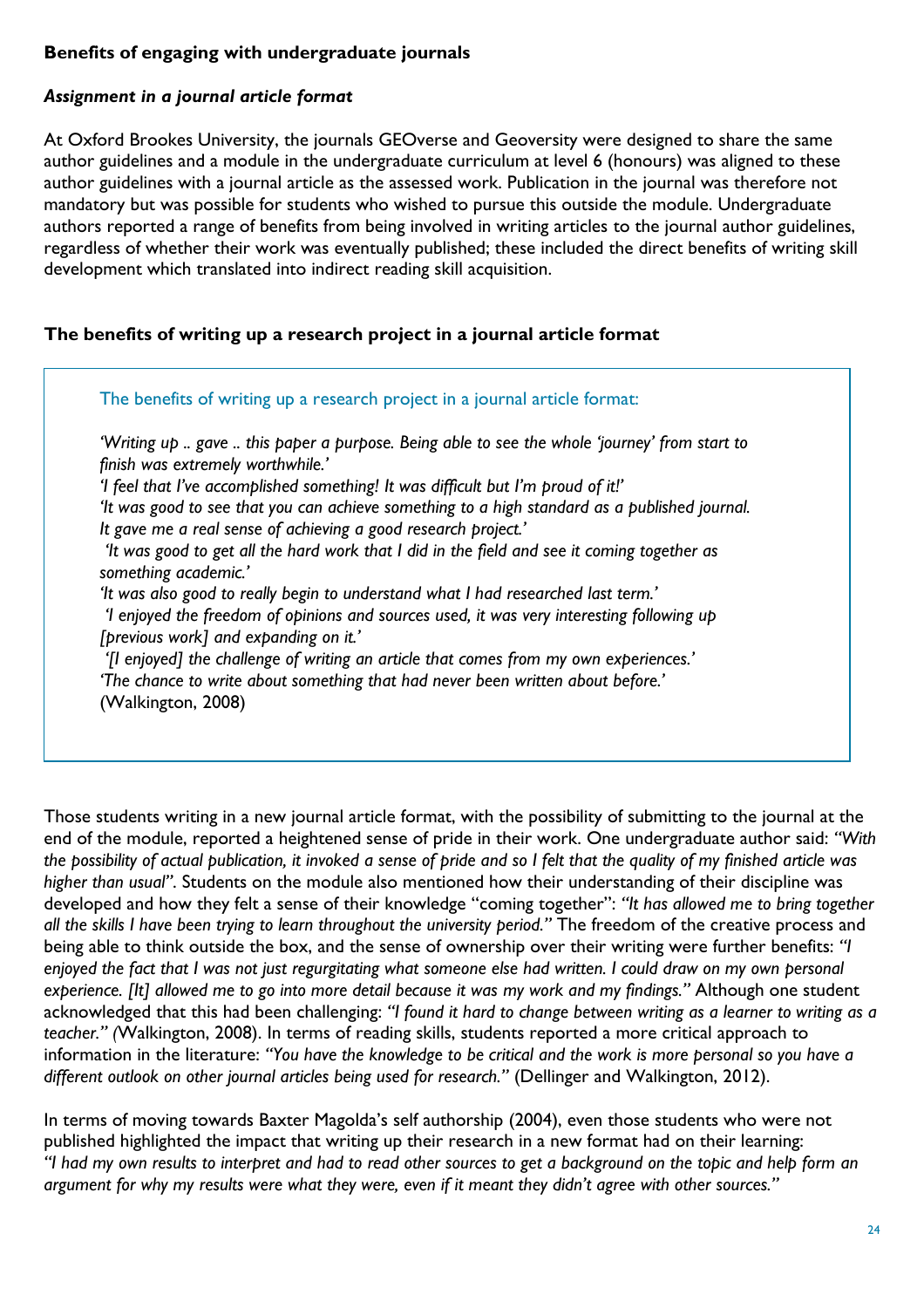*"I have learnt to be critical not only of others' work, but also my own work. I found myself doing on-going research, and finding things not only relevant to the specific publication, but for other work that may link in."* (Walkington, 2012).

It is possible to capitalise on these benefits in terms of developing the writing skills of students. Dellinger and Walkington (2012) have suggested that scaffolding the writing process may take several forms:

- 1. Group/team writing (wikis and other collaborative writing technologies may further support this process). This provides support from within the group in checking each other's work prior to submission. With large class sizes this provides a manageable workflow for an institutional journal.
- 2. For individually authored pieces the option of a peer mentor to swap draft papers with can help to improve the quality of papers.
- 3. Teaching writing skills during class sessions provides opportunities to discuss reviewing criteria. This might include discussing article reviews, modelling the writing process and giving feedback on draft work.
- 4. By accepting paper and book reviews, journals can encourage students to write for them from the start of their undergraduate course even before they have generated their own data.
- 5. Including journal articles as the format for assignments gets students used to writing in an appropriate style.

#### *The experience of published authors*

*Student Voice*

*"When a journal for undergraduate research was started I wanted to have a go at publishing my independent study. It was my first experience of publishing and I got lots of useful, but critical feedback, because it was online and anonymous I felt that the reviewers were free to say exactly what they liked (as I wasn't standing in front of them). It was a longer and more complicated process than I thought it would be at the outset but I was really proud when it was accepted. Later on I became a student editor and tried to encourage other students to engage with a process that had helped me make a significant improvement in my own communication skills.*

*When I completed my dissertation I knew I wanted the work published as I realised how little quantitative data there was on my topic. But it wasn't easy – it took three years and three different journals before I published the research and this taught me a lot about perseverance and the research process!*

Published student authors from the journal GEOverse described the experience as an **iterative learning process,** where they felt that they were not alone because they could **trust the written advice of others**  and receive **detailed feed-forward.** The experience developed their **critical skills.** The publication itself gained them **recognition as a researcher.** On the negative side some did not like the fact that feedback was impersonal as it came via email only and there was no opportunity for face-to-face contact with the reviewer which is something that they appreciate when they receive feedback on their university assignments. This **desire for dialogue** was missing from their experience (Walkington, 2008; 2012). In contrast, undergraduate research conferences are an overtly dialogic format and are discussed in section 6.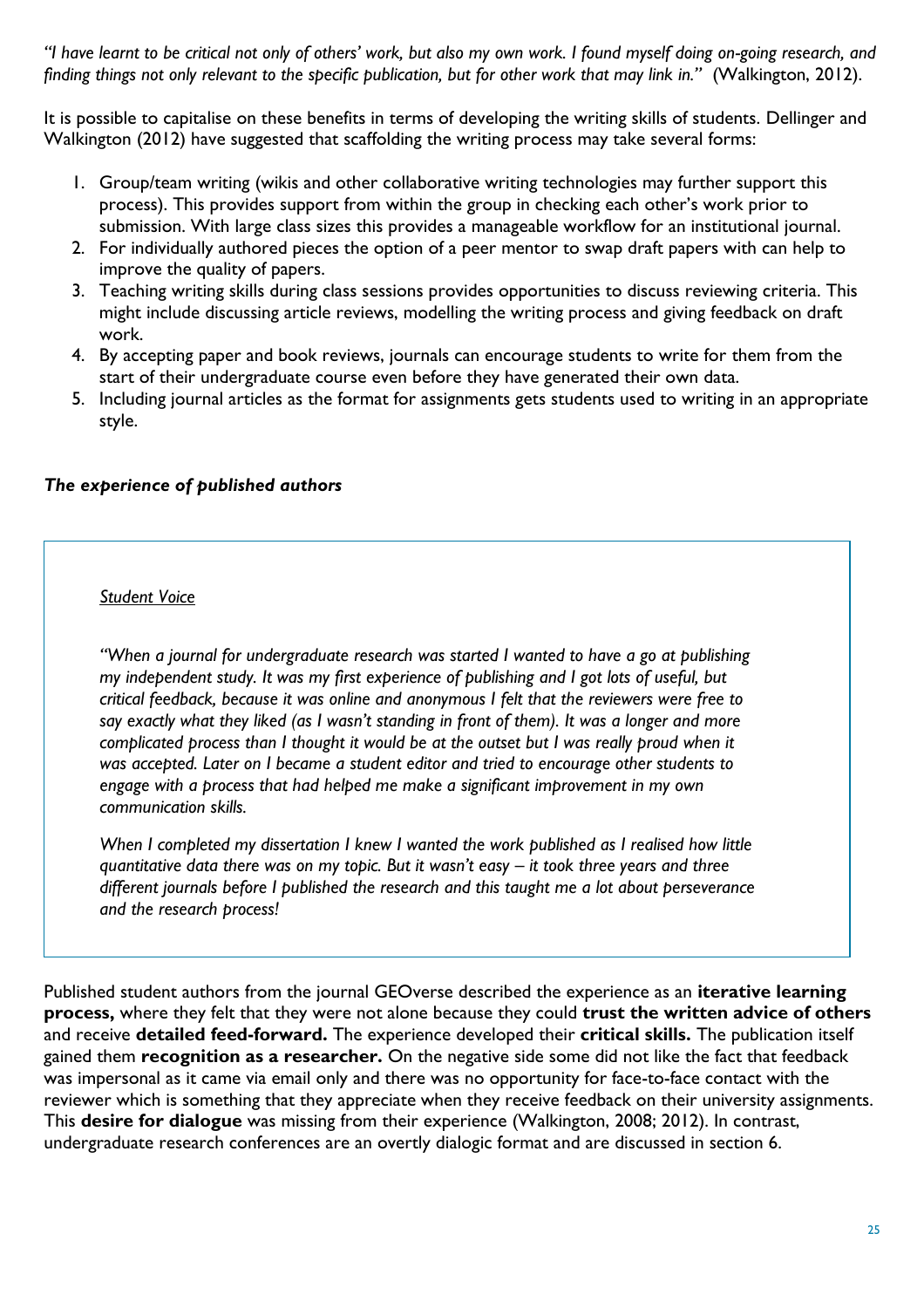#### *The experience of students involved in the journal processes*

In addition postgraduate students, who often act as journal reviewers, have reported a range of skills and motivations resulting from engagement with undergraduate journals, including the development of critical skills which benefit their own writing, and the desire to provide a forum for learning for undergraduates as well as a sense of belonging to a research community beyond their own institution (Walkington, 2008).

Postgraduate reviewer motivations to join the editorial advisory board of the journal GEOverse: *"Gain experience in reviewing the work of others… working with a publication" "Engage with the wider geography network" "An interest in the linkages between research and teaching to support and improve student learning." "To improve my own writing … CV enhancement … Working as part of a team." "I think it sounds a fantastic opportunity and novel idea and therefore I would love to be part of it!" "It is something I would have really appreciated as an undergraduate. A great opportunity." "Interest in the subject and contemporary issues." (Walkington, 2008).*

The financial sustainability of undergraduate research journals in the long term is a challenge. Many journals are kick-started with small funding grants but become unsustainable if they have relied on paying for administration. Soliciting articles can be a challenge especially at the start, one of the largest barriers to students submitting articles is a lack of confidence that their work is of a sufficiently high standard and often students need to be committed to writing up their work after leaving university, so ongoing communication is essential when graduates may be prioritising new employment or job applications (Walkington, 2014 b).

#### <span id="page-25-0"></span>**Recommendations for good practice using undergraduate research journals**

- Use journal articles in the curriculum, including articles written by students from the previous cohort as a starting point for further research.
- Use other forms of research dissemination to solicit journal articles such as poster conferences.
- Ensure that journal processes are made transparent by having academics talk about their experience of rejection, rewriting, and redrafting in front of students in order to demystify the process.
- <span id="page-25-1"></span> Develop and embed writing opportunities in the curriculum e.g. embedding article writing, instead of writing dissertations or essays (Walkington, 2014b).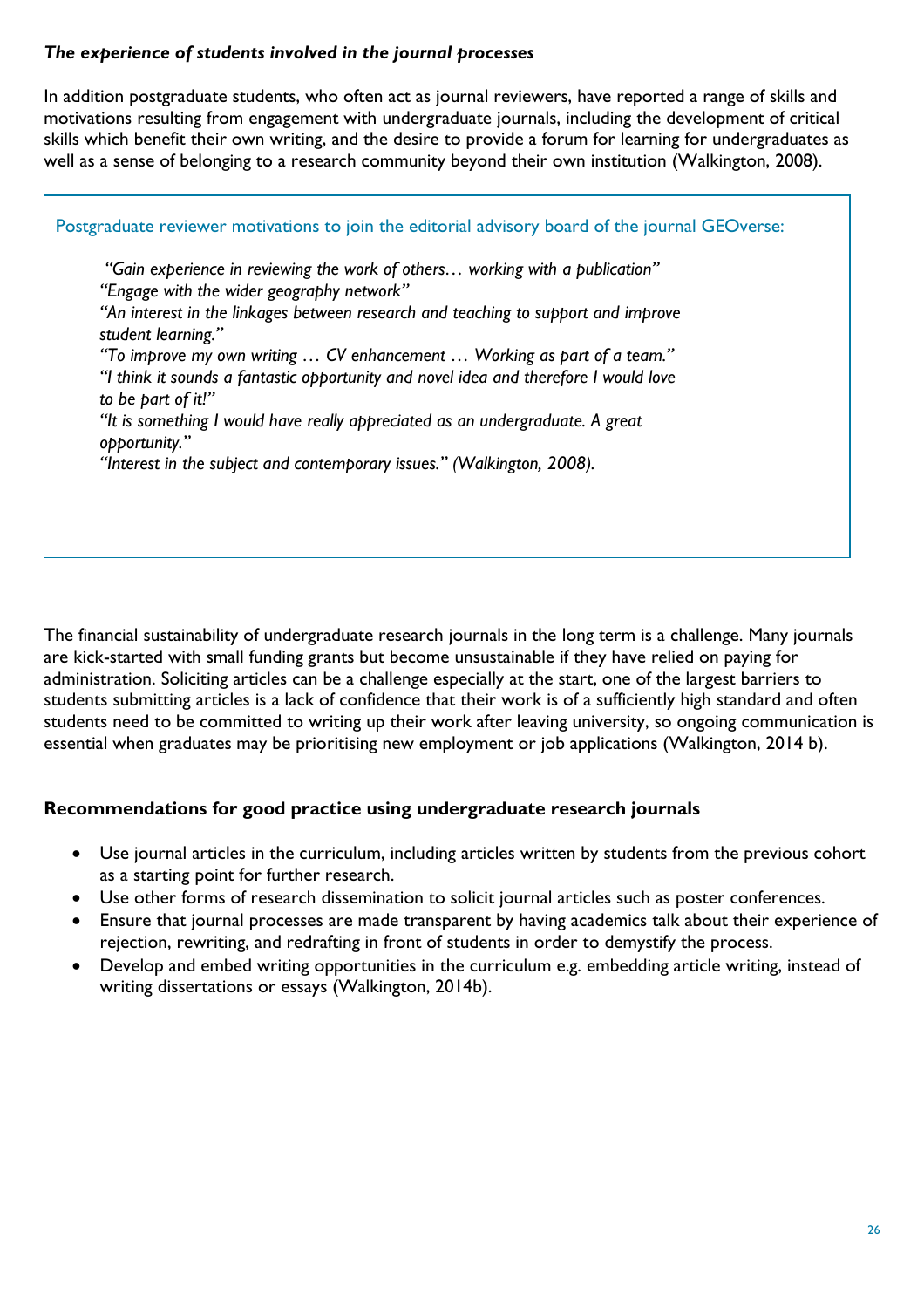# **6. Undergraduate research conferences**

Undergraduate research conferences can take many different formats, but most usually incorporate posterstyle conference and paper sessions, in order to mirror academic conferences. Student-run conferences are more likely to also include video presentations, demonstrations of interactive websites, performances, etc. As with any academic conference, undergraduate research conferences vary according to the disciplinary or thematic focus and the scale of the event, from simulations such as poster sessions within modules, to departmental conferences, faculty or institutional conferences. National conferences can be hosted by disciplinary societies or academics forming national networks combining many disciplines.

#### Student Voice:

*'All the fundamental skills I have needed for my career I learnt as an undergraduate researcher. Communication is a huge part of my working life, I have to do a substantial amount of presentations. I had solid foundations through the numerous presentations I had to do at university, including the undergraduate research conference.* 

*The transferability of learning during my time at university was key – my ability to research beyond pressing enter on Google, to pull together that research in an understandable summary and to present confidently to my peers. In my first role I spent a lot of time helping people on a one-to-one basis, a daunting task for many, but all the group work I did at university and my dissertation I had undertaken where I had interviewed loads of local residents, had put me at ease with people from any walk of life.'*

In the UK, undergraduate students have the opportunity to present their research at the British [Conference](http://bcur.org/)  [of Undergraduate Research](http://bcur.org/) (BCUR) and Posters in Parliament events in order to share their research with a multi-disciplinary, multi-institutional audience. BCUR began in 2011 when Stuart Hampton-Reeves and colleagues at the University of Central Lancashire hosted the first national conference. Since then it has been hosted at Warwick (BCUR 2012), Plymouth (2013) and Nottingham (2014) and is an annual event. Through the creation of a multi-institution steering committee it has become an established event in many university calendars. BCUR's development was modelled on the United States' long-established National Conference (NCUR) which has inspired other national conferences, for example in Ireland, Australia and the Netherlands.

#### <span id="page-26-0"></span>**Benefits of engaging in undergraduate research conferences**

#### *Departmental conferences*

The benefits for students in participating in on undergraduate research conferences including departmental, faculty-wide and national events, have been evaluated through coded interviews with student participants (Walkington, 2014a; Walkington, et al., 2011; Walkington and Hill, 2013 a, b). Students describe benefitting from conferences in terms of receiving immediate **in-depth dialogic** feedback and being required to demonstrate **critical thinking on your feet** in response to questions. The fact that students were accepted to present at a conference, coupled with their successful participation, gave students 'recognition as a researcher' as a result of the event being an authentic setting. In fact, students have the potential to become experts and staff become the audience in this setting: *"it has been nice just talking to people in a nonlecturer/student capacity, everyone was very much on equal terms, yeah that was the first time that has happened".* (Student researcher at a departmental conference, Walkington and Hill, 2013 a,b). However, the **timing** is very important in order to realise the full benefits of a conference for student learning. If a conference takes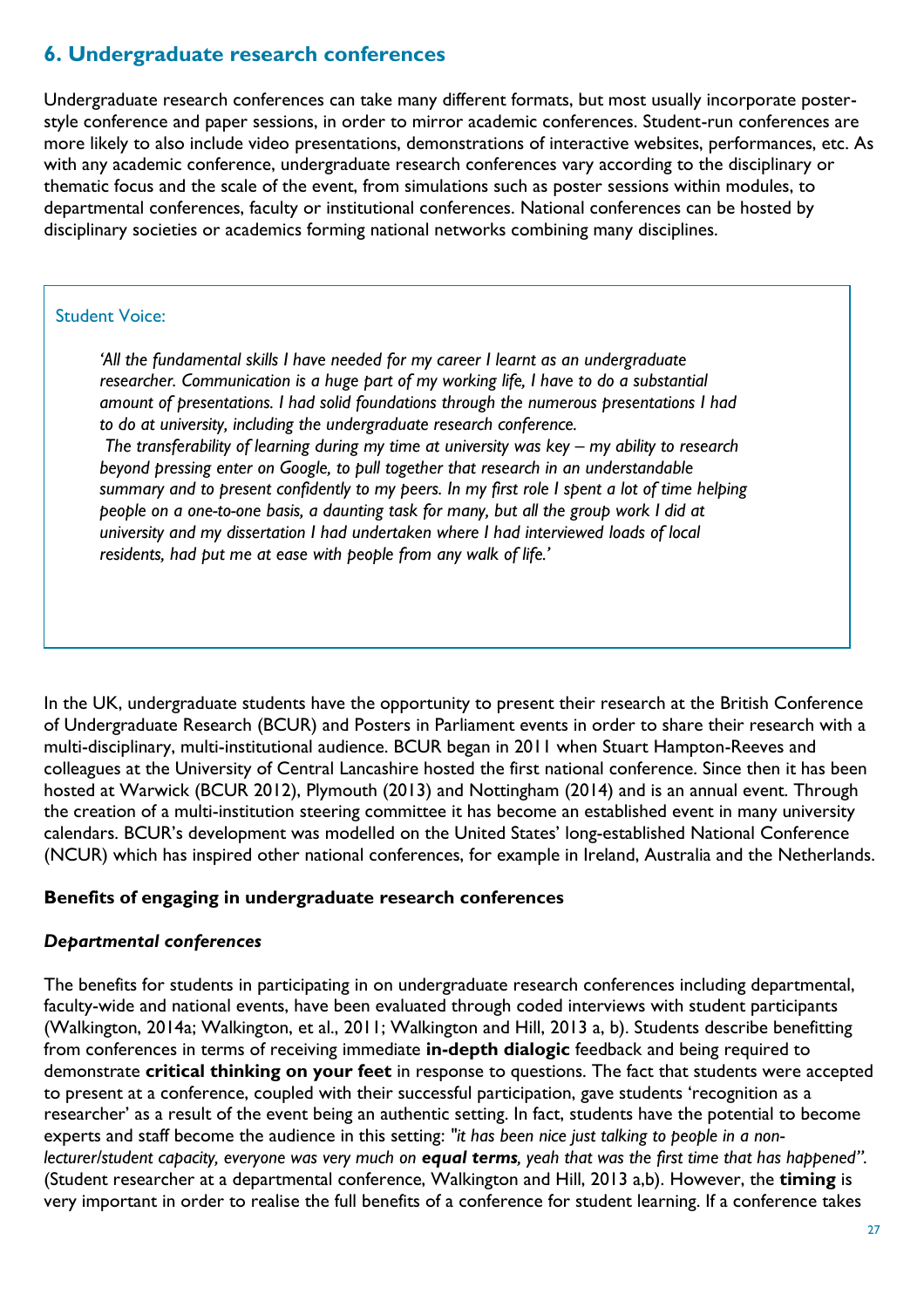place when students still have the ability to adopt new ideas into their thinking and final submission of coursework it can raise educational attainment. However, if the conference is timed so that work has already been submitted, the conference has limited value in terms of rethinking ideas, although it still allows students to practice their communication skills. Unlike a journal, conferences often **lack a legacy** in the longer term, although student conferences are starting to hold abstracts electronically and students can still refer to conference presentations on their CV.

Critical self-awareness is a graduate attribute that students describe in their reflections on conference participation. Being able to compare their work with that of others and to discuss their work with others is very important:

*"I think it allows some sort of self-criticality … it has opened up areas of thought for me that I wouldn't have considered otherwise*."

*"It enabled you to become objective, to analyse your own work, to re-read your work."* (Walkington and Hill, 2013a,b).

The National Student Satisfaction Survey attests to the importance which students place on access to feedback and dialogic feedback is particularly highly valued (Beaumont, O'Doherty and Shannon, 2011). At a conference on undergraduate research, students benefit from immediate **in-depth dialogic** feedback, particularly in the format of poster sessions undergraduate research conferences are spaces for conversation, interaction and reflection, a context for learning that matches the culture of professional workspaces. Students reported gaining **tacit knowledge** of how to communicate in a new scholarly format. Students recognise the authenticity of the task that prepares them for their conference experience *'I found making the poster rewarding as I could summarise my dissertation in a few hundred words which brought the project into focus'.*  Being able to reflect on their research and take it beyond the confines of their module/department/institution into a new setting allowed students to understand how their research 'maps' within the **bigger picture** and to gain **confidence** as they became recognised as researchers. Students described their experience in terms of graduate attributes and employability skills:

*"That conference was fantastic … staff in the department recognised me as a researcher, as a result I was a guest speaker in one of the geography modules, I met with a photo-journalist, I've gained a lot of key skills which are important for work as well."* (Student researcher at a departmental conference, 2008).

*"The job I'm going into I'm going to be doing a lot of presentations and meeting a lot of unfamiliar people and to a certain extent selling my ideas and my research, so it was good experience for me."* (Student researcher at a departmental conference, 2009).

*'It is completely different to presenting within university because you can be questioned by people you are not studying with, who are likely to have expertise in other areas relevant to your research."* (Student presenting at the 2013 British Conference on undergraduate research)

#### *Multi-institutional conferences*

Multi-disciplinary national conferences provide the additional benefit to students of encouraging them to present complex ideas in a way that people from a range of disciplinary perspectives can understand. This can be very challenging because recourse to disciplinary language and jargon are no longer appropriate, so communication has to be contextualised and the broader global significance of findings highlighted. Students described themselves as "budding professionals" in this type of venue and reported feelings of empowerment as a result (Walkington and Hill, 2013a). Further evaluations of student interviews from three successive years at the British Conference on Undergraduate Research are forthcoming (Walkington, Hill and Kneale).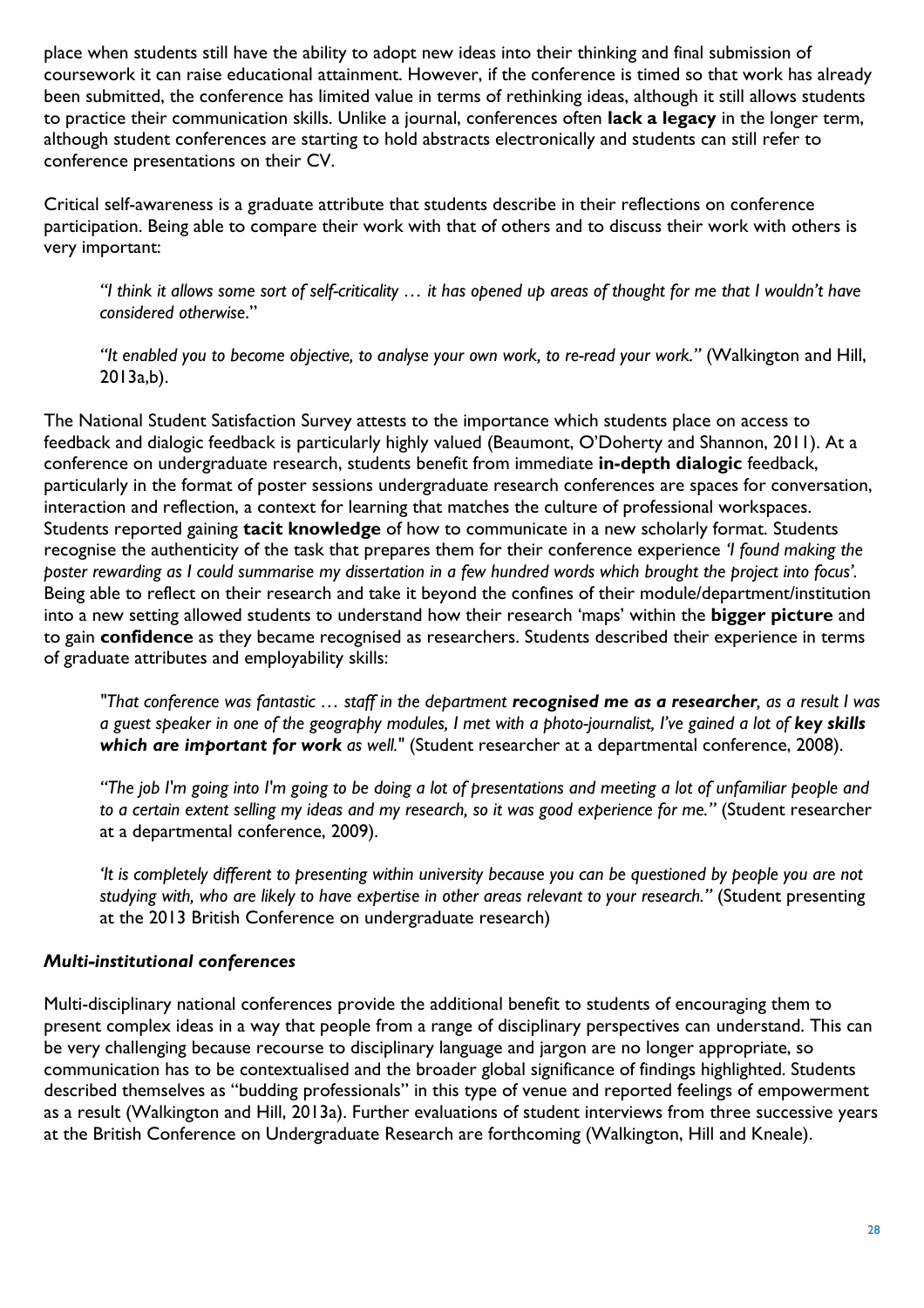#### <span id="page-28-0"></span>**Recommendations for good practice in the preparation of students for undergraduate research conferences:**

- Scaffolding within the curriculum to prepare students for co-curricular conferences (e.g. how to create an academic poster, in-class poster sessions/presentations, how to structure a paper presentation).
- Encourage students to create a digital legacy from the conference (even students who have not presented their work can be involved in the conference process, e.g. year 1 students).
- Help students to understand how their research 'maps' within the global picture.
- Allow students class time to practice communicating their research to an audience who will provide constructive feedback.

Undergraduate research conferences give learners the opportunity to engage in formal and informal learning environments which promote their ability to engage actively and creatively in learning, research and professional communities both within and beyond the institution. The undergraduate conference is an authentic professional space, ideal for developing student self-authorship by providing a transformatory experience with the potential to change student self-perception, particularly their awareness of their own disciplinary lens.

# <span id="page-28-1"></span>**7. Concluding thoughts**

We can *personalise* and *professionalise* the curriculum through adopting a 'students as researchers' pedagogy. Providing research and dissemination opportunities helps to implement this and can be sustained within a students as partners framework, gradually increasing student participation throughout a degree programme.

There are several important challenges to consider when working with 'students as researchers'. Research and its dissemination can raise issues of ownership, ethical practice, equality of opportunity, variations in the quality of supervision, workload issues and more generally reveal resourcing constraints. It is vital to open these themes up for discussion when planning to adopt or adapt a 'students as researchers' pedagogy. Research has the power to transform both the student and staff experience and cultures of inclusion or exclusion can be created depending on the openness to involving students.

Undergraduate research should be encountered early in the student learning experience (Walkington et al, 2011). If it is embedded in the curriculum it can be scaled up and inclusive of all learners. The 'students as researchers' pedagogic approach fits with recent developments in flipped learning and the redesign of assessments in terms of their authenticity and professionalisation of the student experience, such that students can see the employability benefits of their university endeavours and feel a sense of belonging to the their disciplinary or even university research culture. This approach can also help to develop the research culture in universities with the mentoring of students as teaching practice helping to break the long standing disconnect between teaching and research and providing career pathways, reward and recognition for those who support 'students as researchers'.

As academics, we achieve our highest levels of understanding when we carry out research which is then communicated to others through teaching or at conferences and in published work. The challenge of a 'students as researchers' approach is to open the same freedom up to our students.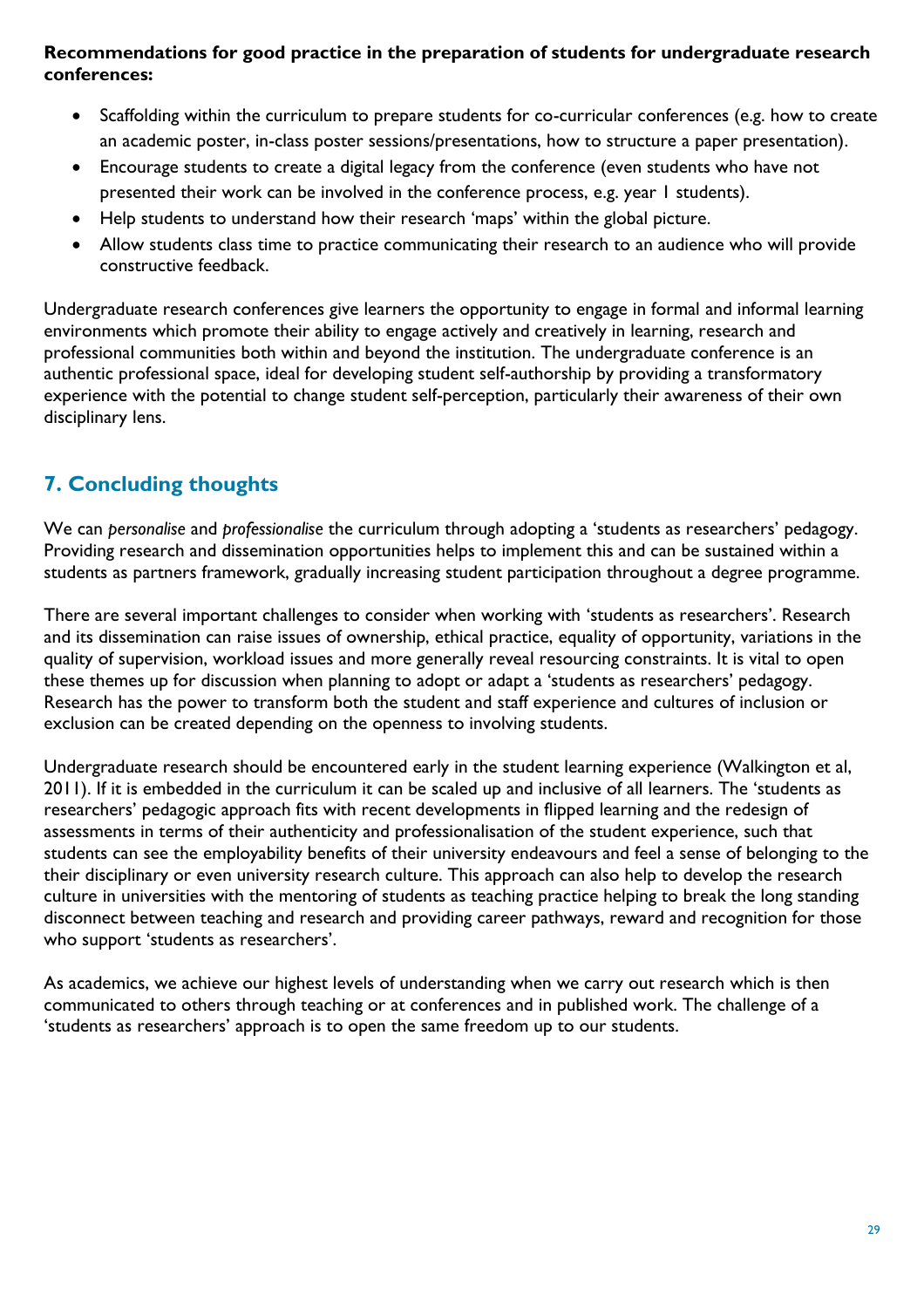# <span id="page-29-0"></span>**References:**

Anderson, J. and Priest, C. (2014) 'Developing an inclusive definition, typological analysis and online resource for Live Projects', in H. Harriss and L. Widder (Eds.) *Architecture Live Projects. Pedagogy into practice*, Oxford: Routledge.

Bailey, J. J. (2000) Students as Clients in a Professional/Client Relationship Journal of Management Education 24 (3), 353-365.

Bauer, K.W., & Bennett, J.S. (2003). Alumni Perceptions Used to Assess Undergraduate Research Experience. *The Journal of Higher Education, 74*(2), pp. 210-230.

Baxter Magolda, M. B. (2004). Self-authorship as the common goal of 21st century education. In M. B. Baxter Magolda & P. M. King (Eds.), Learning partnerships: Theory and models of practice to educate for selfauthorship (pp. 1-35). Sterling, VA: Stylus.

Baxter Magolda, M. B. (2009). *Authoring your life: Developing an internal voice to meet life's challenges*. Sterling, VA: Stylus.

Beaumont, C., O'Doherty, M. and Shannon, L. 2011. Reconceptualising assessment feedback: a key to improving student learning? Studies in Higher Education 36 (6), 671-687.

Beckham, M., and Hensel, N. 2009. Making explicit the implicit: defining undergraduate research. Council for Undergraduate Research Quarterly, 29 (4): 40-44.

Behling, L. (2010). Reading, writing and research: Undergraduate students as scholars in literary studies. Council for Undergraduate Research publication.

Boyer Commission (1998) Reinventing Undergraduate Education: A Blueprint for America's Research Universities. Stony Brook, New York: Carnegie Foundation for the Advancement of Teaching.

Brew, A. (2013) Understanding the scope of undergraduate research: a framework for curricular and pedagogical decision-making. Higher [Education](http://link.springer.com/journal/10734) 66, [\(5\)](http://link.springer.com/journal/10734/66/5/page/1), pp 603-618.

Brew, A. (2007) `Research and teaching from the students' perspective'. International policies and practices for academic enquiry: An international colloquium held at Marwell conference centre, Winchester, UK, 19–21 April. Available online at:

[http://portal-live.solent.ac.uk/university/rtconference/2007/resources/angela\\_brew.pdf](http://portal-live.solent.ac.uk/university/rtconference/2007/resources/angela_brew.pdf)

Bruner, J (1977) *The Process of Education*, Cambridge, Mass.: Harvard University Press. Second edition. Chang, H. (2009) Chlorine: Undergraduate Research on an Element of Controversy. Journal of Chemical Education, 86 (4): 418 - 420.

Chang, H. 2005. Turning an undergraduate class into a professional research community. Teaching in Higher Education, 10 (3) 387-394.

Council on Undergraduate Research and National Conference on Undergraduate Research. 2005. Joint statement of principles in support of undergraduate research, scholarship, and creative activities. Available online at:

http://www.cur.org/about\_cur/history/joint\_statement\_of\_cur\_and\_ncur/

Crowe, M. & Brakke, D. 2008. Assessing the Impact of Undergraduate Research Experiences on Students: An Overview of Current Literature CUR Quarterly 28 (4), 43-50.

Dellinger, M-A., and Walkington, H. (2012) The Curriculum and Beyond. In Hart, A. (Ed) *How to Start an Undergraduate Research Journal*, Washington, DC: Council on Undergraduate Research, pp. 24-33.

Dolan, E., and Johnson, D. 2009. Towards a Holistic View of Undergraduate Research Experiences: An exploratory study of Impact on Graduate/Postdoctoral Mentors Journal of Sci Educ Technol 18: 487–500. Dunne, E. and Zandstra, R. (2011) Students as change agents – new ways of engaging with learning and teaching in higher education [Internet]. Bristol: A joint University of Exeter/ESCalate/Higher Education Academy Publication.

Fielding, M. & Bragg, S. 2003. Students as Researchers: Making a Difference, Cambridge: Pearson Publishing Freire, P. (1970) *Pedagogy of the Oppressed.* New York: Continuum.

Gershenfeld, S. 2014. A Review of undergraduate Mentoring Programs. Review of Educational Research 84 (3): 365-391.

Gresty, K. and Edwards-Jones, A. 2012. Experiencing research-informed teaching from the student perspective: insights from developing an undergraduate e-journal. British Journal of Educational Technology, 43:153-162.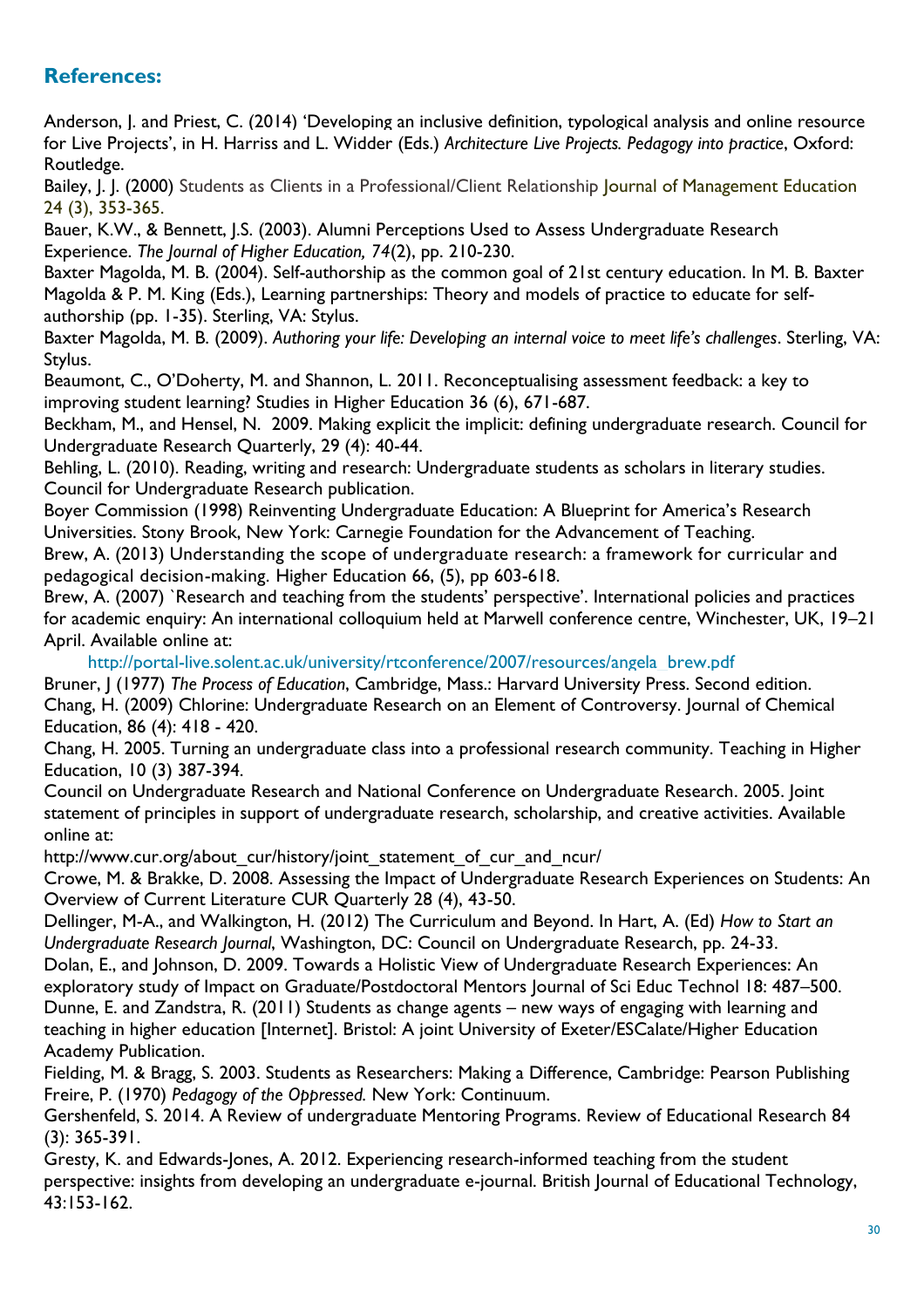Griffiths, R. (2004) Knowledge production and the research-teaching nexus: the case of the built environment disciplines, *Studies in Higher Education* 29(6), 709-726.

Guterman, L. (2007). What good is undergraduate research, anyway? Chronicle of Higher Education, 53(50), 11.

Hart, R. (1992) Children's participation: From tokenism to citizenship Florence, Italy UNICEF.

Hart, A. (2012) How to Start an Undergraduate Research Journal, Washington, DC: Council on Undergraduate Research.

Healey, M. (2005) Linking research and teaching: disciplinary spaces, in: R.

Barnett (Ed.) Reshaping the university: new relationships between research,

scholarship and teaching, 30-42. Maidenhead: McGraw-Hill/Open University Press.

Healey, M. (2012). "Students as producers and change agents." Plenary session presented at the Meeting of the International Society for the Study of Teaching and Learning. Ontario, Canada.

Healey, M. & Jenkins, A. (2009) Developing undergraduate research and inquiry. Higher Education Academy. Available at:

[http://www.heacademy.ac.uk/assets/documents/resources/publications/DevelopingUndergraduate\\_Final.pdf](http://www.heacademy.ac.uk/assets/documents/resources/publications/DevelopingUndergraduate_Final.pdf) Healey, M., Lannin, L., Stibbe, A. and Derounian, J. (2013) *Developing and enhancing undergraduate final year projects and dissertations.* York: HE Academy. Available from:

[http://www.heacademy.ac.uk/projects/detail/ntfs/ntfsproject\\_Gloucestershire10](http://www.heacademy.ac.uk/projects/detail/ntfs/ntfsproject_Gloucestershire10)

Healey, M., Flint, A., and Harrington, K. 2014. Engagement through partnership: students as partners in learning and teaching in Higher Education. York: HEA.

[http://www.heacademy.ac.uk/assets/York/documents/resources/publications/DevelopingUndergraduate\\_](http://www.heacademy.ac.uk/assets/York/documents/resources/publications/DevelopingUndergraduate_Final.pdf) [Final.pdf](http://www.heacademy.ac.uk/assets/York/documents/resources/publications/DevelopingUndergraduate_Final.pdf)

Hensel, N. 2012. (Ed.) Characteristics of Excellence in Undergraduate Research. Washington, DC: CUR [http://www.cur.org/assets/1/23/COEUR\\_final.pdf](http://www.cur.org/assets/1/23/COEUR_final.pdf)

Hodge, P. et al (2011) Revisiting 'how we learn' in academia: practice-based learning exchanges in three Australian universities, Studies in Higher Education, 36(2), 167 183.

Huggins, R., Jenkins, A. & Scurry, D. (2007) Developing undergraduate research at Oxford Brookes University. Recommendations and models for future development. Available at:

[http://www2.warwick.ac.uk/fac/soc/sociology/research/cetl/ugresearch/developing\\_ug\\_research\\_at\\_brookes.p](http://www2.warwick.ac.uk/fac/soc/sociology/research/cetl/ugresearch/developing_ug_research_at_brookes.pdf) [df](http://www2.warwick.ac.uk/fac/soc/sociology/research/cetl/ugresearch/developing_ug_research_at_brookes.pdf)

Hunter, A., Laursen, S. L., & Seymour, E. (2006). Becoming a Scientist: The Role of Undergraduate Research in Students' Cognitive, Personal, and Professional Development. *Science Education, 91*(1), pp. 36-74.

Ishiyama, J. (2001) Undergraduate research and the success of first generation, low income college students, Council on Undergraduate Research Quarterly 22: 36-41.

Jenkins A and Healey M (2009) Developing the student as a researcher through the curriculum, in Rust, C (Ed) Improving Student Learning through the Curriculum. Oxford: Oxford Centre for Staff and Learning Development, 6-19.

Jenkins A and Healey M 2012. Research-led or research-based undergraduate curricula, in Chalmers, D and Hunt, L (Eds) *University teaching in focus: a learning centred approach*, Camberwell, Victoria, Australia: Acer. pp128-144.

Johnson, W. B. 2002. The intentional mentor: Strategies and guidelines for the practice of mentoring. Professional Psychology: Research and Practice, 33 (1), 88-96.

Kay, J. Dunne, E. and Hutchinson, J. (2010) Rethinking the values of higher education- students as change agents? Gloucester: QAA.

Available from: http://dera.ioe.ac.uk/1193/1/StudentsChangeAgents.pdf

Kinkead, J. 2011. "The Impact of Undergraduate Research." ACE Fellows Newsletter 33: 21-22. Accessed January 2 2013

[http://works.bepress.com/joyce\\_kinkead/68](http://works.bepress.com/joyce_kinkead/68)

Kuh, George D. (2008). "High-impact educational practices: What they are, who has access to them, and why they matter." AAC&U, Washington, D.C. 34 pp.

Lambert, C (2009) Pedagogies of participation in higher education: a case for research-based learning, Pedagogy, Culture & Society, Vol 17, pp. 295-309.

Lave, J. and Wenger, E. (1998). Communities of Practice: Learning, Meaning, and Identity. Cambridge: Cambridge University Press.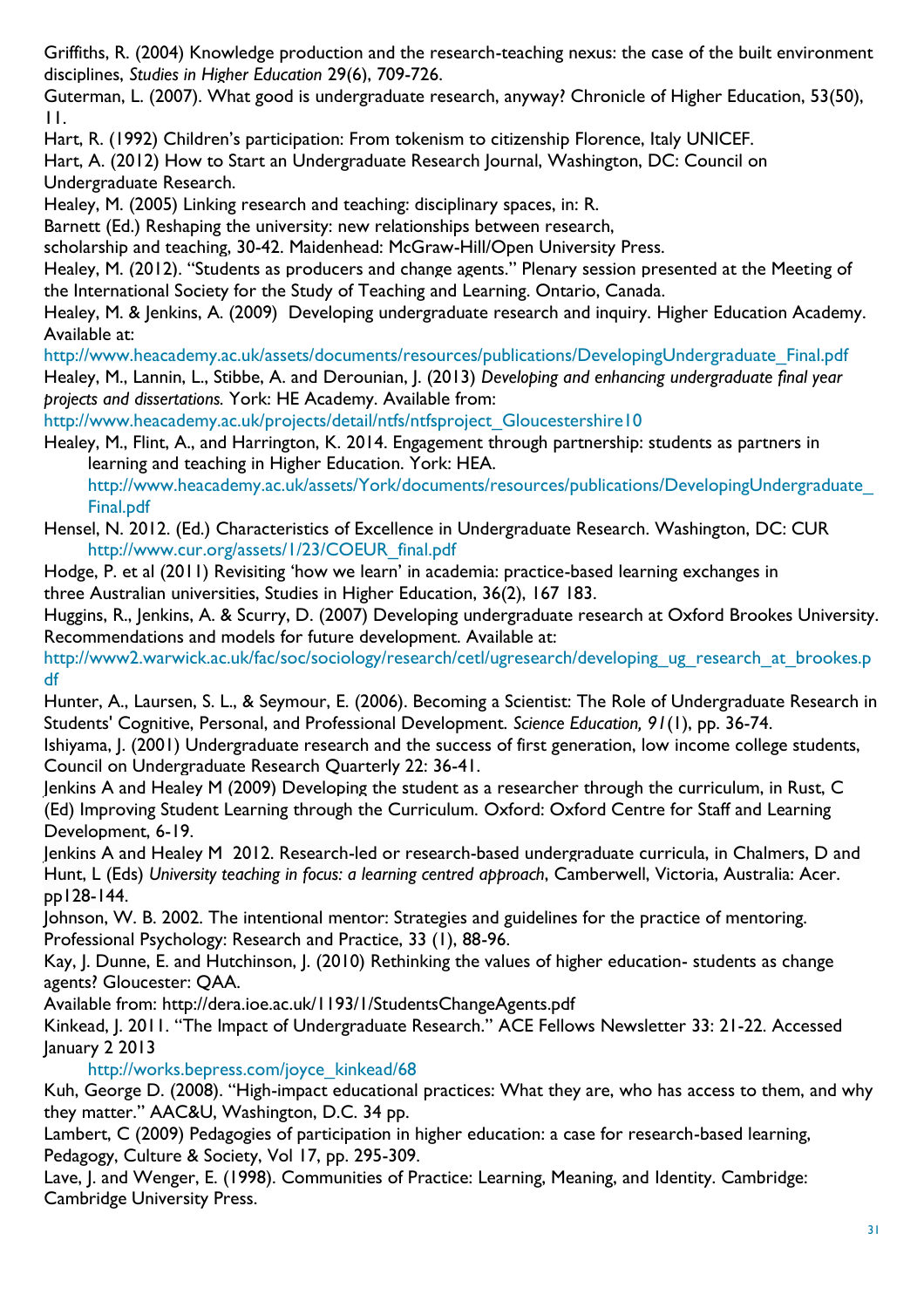Levy, P., & Petrulis, R. (2011) How do first-year university students experience inquiry and research, and what are the implications for inquiry-based learning? *Studies in Higher Education* 37 (1) 85 – 101.

Lopatto, D. (2005). The benefits of undergraduate research. Academic Leader, 21(2), 3.

Lopatto, D. 2007 Undergraduate Research Experiences Support Science Career Decisions and Active Learning CBE—Life Sciences Education 6: 297–306.

Luck, M., Morris, N., Park, J., Green, J., Hejmadi, M., Burek, C., Boyd, J. 2014. *Bioscience Horizons: The evolution of an International Student Journal* HEA STEM Conference, Edinburgh, April 2014.

Magee, F. M. (2014). How faculty at predominantly undergraduate institutions incorporate undergraduate research in their work lives. Dissertation. Teachers College, Columbia University, 282 pages. <http://gradworks.umi.com/36/13/3613563.html>

McGregor, J. 2005. Students as Researchers. Cranfield: National College for School Leadership. McCulloch, A. (2009) The student as co-producer: Learning from public administration about the student – university relationship. Studies in Higher Education 34 (2), 171-183.

Molesworth. M, Scullion, R. and Nixon, E. (2010) (Eds) The Marketisation of Higher Education and the Student as Consumer Abingdon, Oxon: Routledge.

Neary, M. with Winn, J. (2009) Student as producer: Reinventing the undergraduate curriculum [Internet]. In:M. Neary, H. Stevenson, and L. Bell (Eds) (2009) The future of higher education: Policy, pedagogy and the student experience (pp. 192–210). London: Continuum. Available from:

studentasproducer.lincoln.ac.uk/documents/[Accessed 16 June 2014].

Pfund, C., Pribbenow, C.M., Branchaw, J., Lauffer, S.M., & Handelsman, J. (2006). The merits of training mentors. *Science, 311*, 473-474.

Prunuske, A.J., Wilson, J., Walls, M., & Clarke, B. (2013). Experiences of mentors training underrepresented undergraduates in the research lab. *CBE - Life Sciences Education, 12,* 403-409.

Russell, S. H., Hancock, M. P., McCullough, J. (2007) Benefits of undergraduate research experiences, Science 316 (5824): 548-549.

Schwartz, J. (2012). Faculty as Undergraduate Research Mentors for Students of Color: Taking into Account the Costs. *Science Education, 96*(3), pp. 527-542.

Seymour, E., Hunter, A.B., Laursen, S.L., & DeAntoni, T. (2004). Establishing the benefits of research experiences for undergraduates in the sciences: First findings from a three-year study. *Science Education, 88* pp. 493-534.

Sherrington, P., Axford, B., Blair, A., Curtis, S., Huggins, R. and Gibson, C. (2008). Research-Led Placements in Politics: A New Approach? *European Political Science*, 7 (2) [online ] available from:

<http://www.palgrave-journals.com/eps/journal/v7/n2/abs/eps20087a.html>

Spronken-Smith, R. A., et al. **(**2013). Completing the research cycle: A framework for promoting dissemination of undergraduate research and inquiry *Teaching & Learning Inquiry. The ISSOTL Journal* 1 (2) 105- 118.

Taraban, R., & Logue, E. (2012). Academic Factors that Affect Undergraduate Research Experiences. *Journal of Educational Psychology, 104* (2), pp. 499-514.

Tatalovic, M. 2008. "Student science publishing: an exploratory study of undergraduate science research journals and popular science magazines in the US and Europe." Journal of Science Communication, 7 (3) 1-9. Vygotsky, L. S. (1978). Mind in society: The development of higher psychological processes. Cambridge, MA: Harvard University Press

Walkington, H. (2014). Quality enhancement of Undergraduate Research – further strategies to increase student engagement in research dissemination. *Brookes eJournal of Learning and Teaching, 6* (1) Retrieved from http://bejlt.brookes.ac.uk

Walkington, H. (2014) Geoverse – An undergraduate research journal: Its impacts on the linking of teaching and research in geoscience. In Tong, V. (Ed) *Geoscience Research and Education. Teaching at Universitie,* Springer: London, pp.189-197.

Walkington, H., 2012. Developing dialogic learning space: the case of online undergraduate research journals. *Journal of Geography in Higher Education* 36 (4), 547-562.

Walkington, H. (2008) Geoverse: piloting a National e-journal of undergraduate research in Geography, *PLANET*, 20, pp. 41-46.

Walkington, H., Edwards-Jones, A., and Gresty, K. (2013) Strategies for Widening Student's Engagement with Undergraduate Research Journals, *Council on Undergraduate Research Quarterly* 43 (1) pp. 24-30.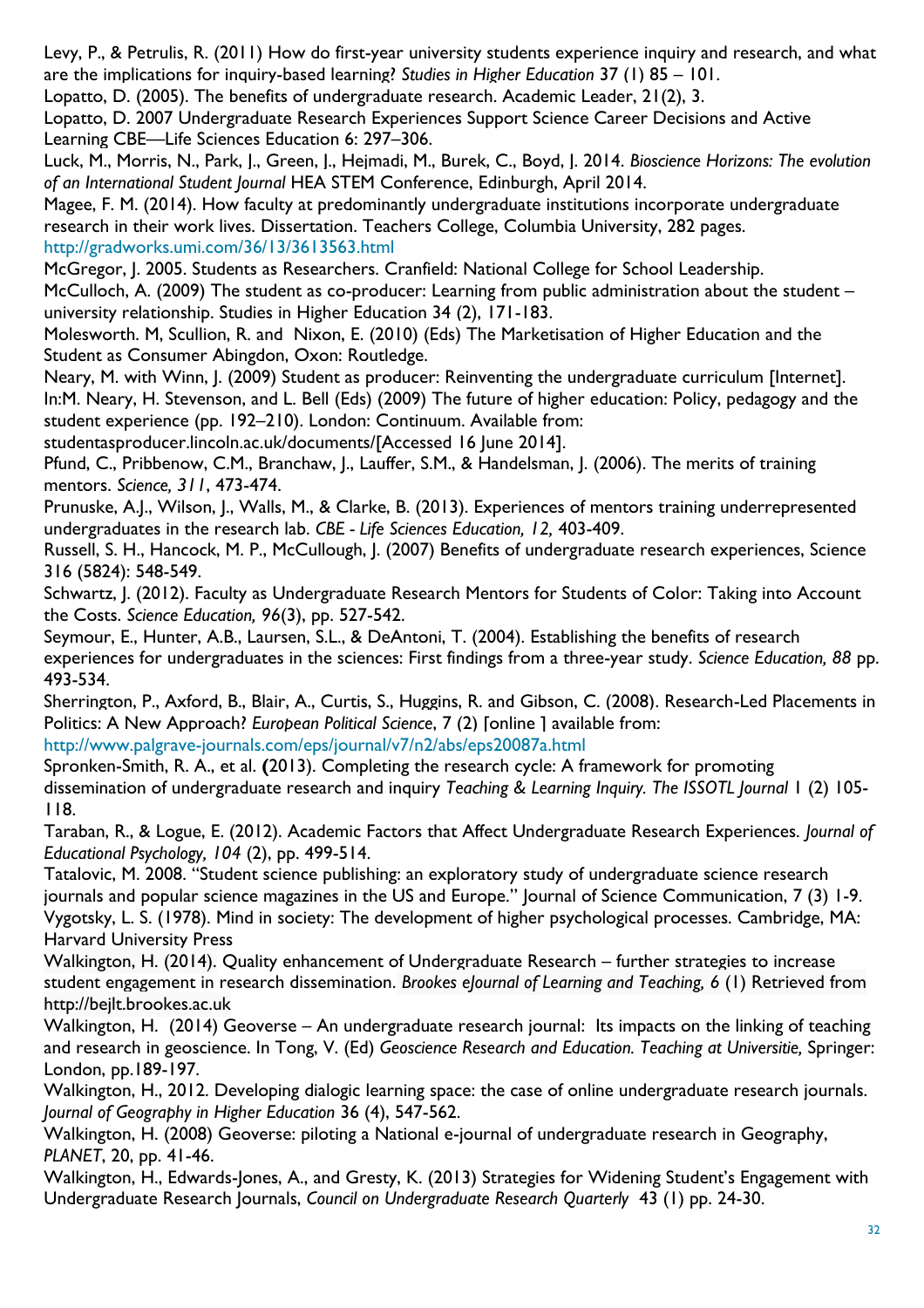Walkington, H., Griffin, A L., Keys-Mathews, L., Metoyer, S., Miller, W., Baker, R., and France, D. (2011) Embedding Research-Based Learning Early in the Undergraduate Geography Curriculum, *Journal of Geography in Higher Education* 35 pp. 1-16.

Walkington, H., Hill, J. (2013a) *Students as experts': developing graduate attributes through research dissemination outside the curriculum*, Royal Geographical Society Annual International Conference, [paper]August 2013 Walkington, H.,. Hill, J. (2013b) *Graduate attributes in the co-curriculum. Mapping the impact of undergraduate research dissemination*, Association of American Geographers Annual Conference LA, USA, [paper] April 2013 Walkington, H., & Jenkins, A. (2008). Embedding undergraduate research publication in the student learning experience: Ten suggested strategies, *Brookes E-journal of learning and Teaching*, 2(3),

[http://bejlt.brookes.ac.uk/article/embedding\\_undergraduate\\_research\\_publication\\_in\\_the\\_student\\_learning\\_e](http://bejlt.brookes.ac.uk/article/embedding_undergraduate_research_publication_in_the_student_learning_experi/) [xperi/](http://bejlt.brookes.ac.uk/article/embedding_undergraduate_research_publication_in_the_student_learning_experi/)

Willison, J. & O'Regan, K. (2007) Commonly known, commonly not known, totally unknown: a framework for students becoming researchers, *Higher Education Research and Development*, 26(4), pp. 393-409.

Willison, J., & O'Regan, K. (2013). *Research Skill Development Framework*. Retrieved 10 December 2013 <http://www.adelaide.edu.au/rsd/framework/>

Yorke, M (2005) Issues in the Assessment of Practice based professional learning. [http://surreyprofessionaltraining.pbworks.com/f/Assessment+of+Practice+Based+Learning+Mantz+York](http://surreyprofessionaltraining.pbworks.com/f/Assessment+of+Practice+Based+Learning+Mantz+Yorke.pdf) [e.pdf](http://surreyprofessionaltraining.pbworks.com/f/Assessment+of+Practice+Based+Learning+Mantz+Yorke.pdf)